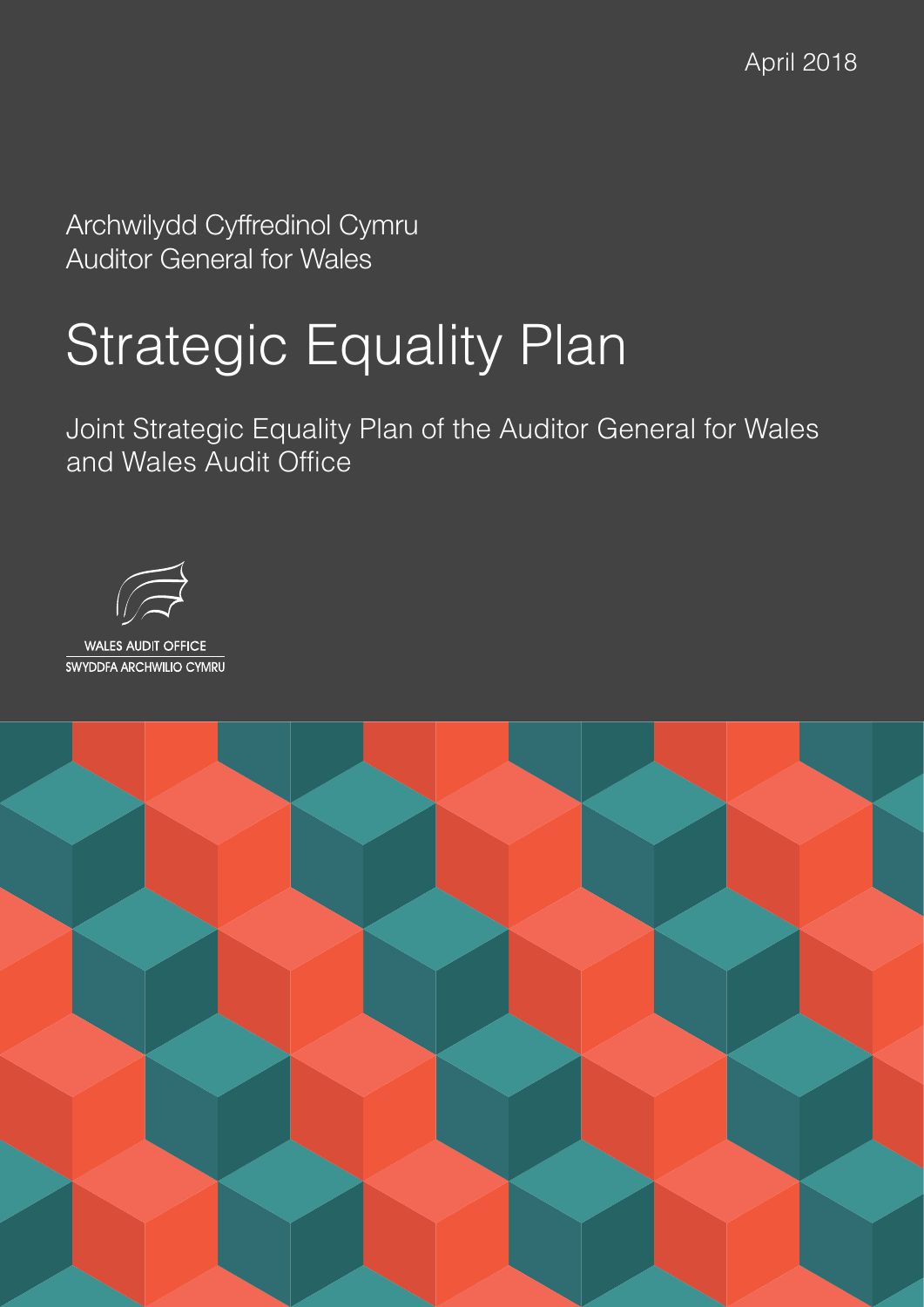This plan has been prepared in accordance with the Equality Act 2010 (Statutory Duties) (Wales) Regulations 2011.

If you require this publication in an alternative format and/or language, or have any questions about its content, please contact us using the details below.

We welcome correspondence in Welsh and English and we will respond in the language you have used. Corresponding in Welsh will not lead to a delay.

Wales Audit Office

24 Cathedral Road **Cardiff** CF11 9LJ

| Telephone | 02920 320 500    |
|-----------|------------------|
| Email     | info@audit.wales |
| Website   | www.audit.wales  |
| Twitter   | @WalesAudit      |

This document is also available in Welsh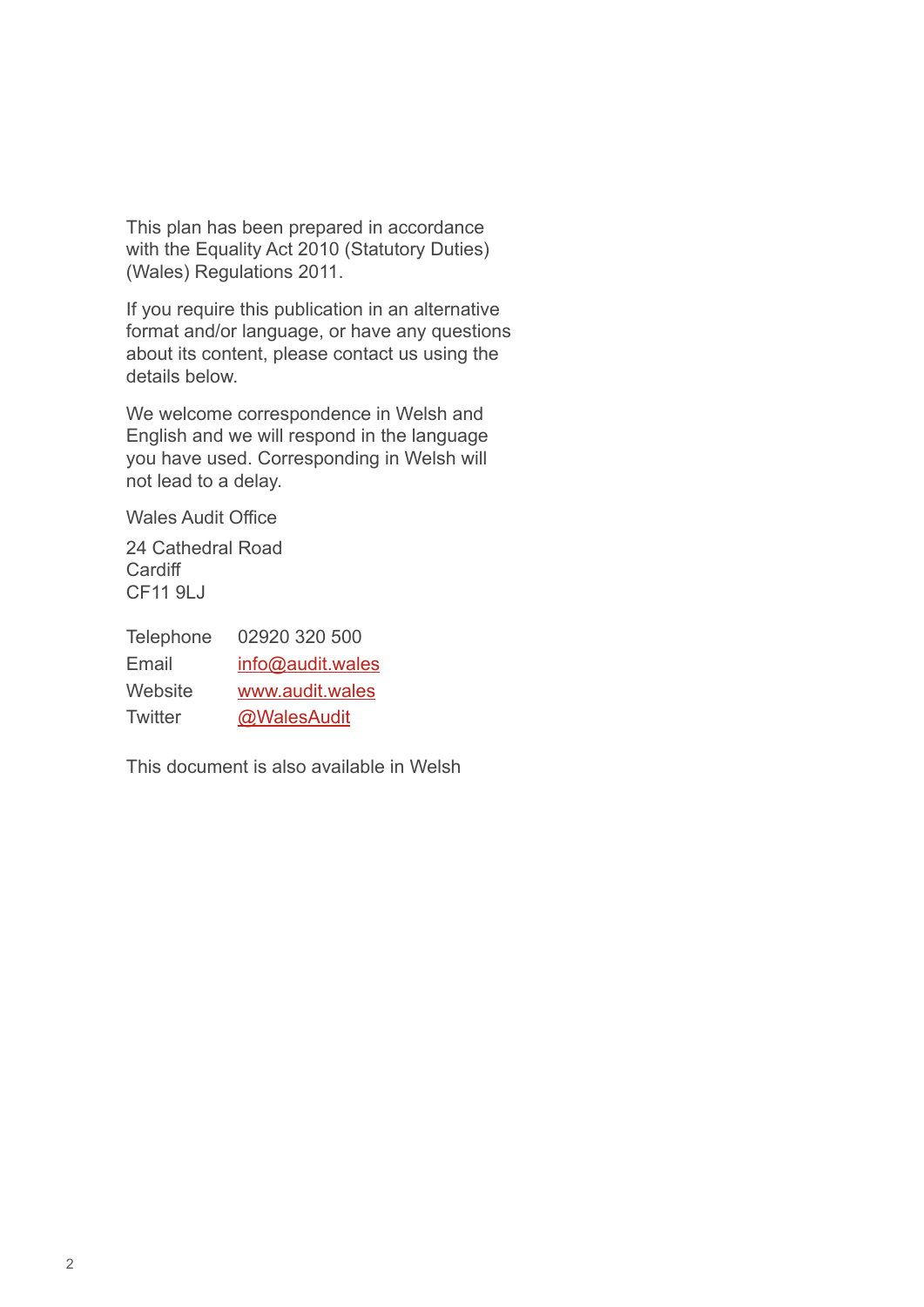# **Contents**

| Foreword                                                  | 4                 |
|-----------------------------------------------------------|-------------------|
| Summary of our equality objectives                        | 5                 |
| Who we are                                                | 6                 |
| How the Equality Act 2010 and Welsh regulations affect us | 8                 |
| How we developed our equality objectives                  | 10                |
| Our equality objectives for 2018 to 2022                  | $12 \overline{ }$ |
| Appendices                                                |                   |
| Appendix 1 – Impact assessment arrangements               | 26                |
| Appendix 2 – Promoting knowledge and understanding        | 28                |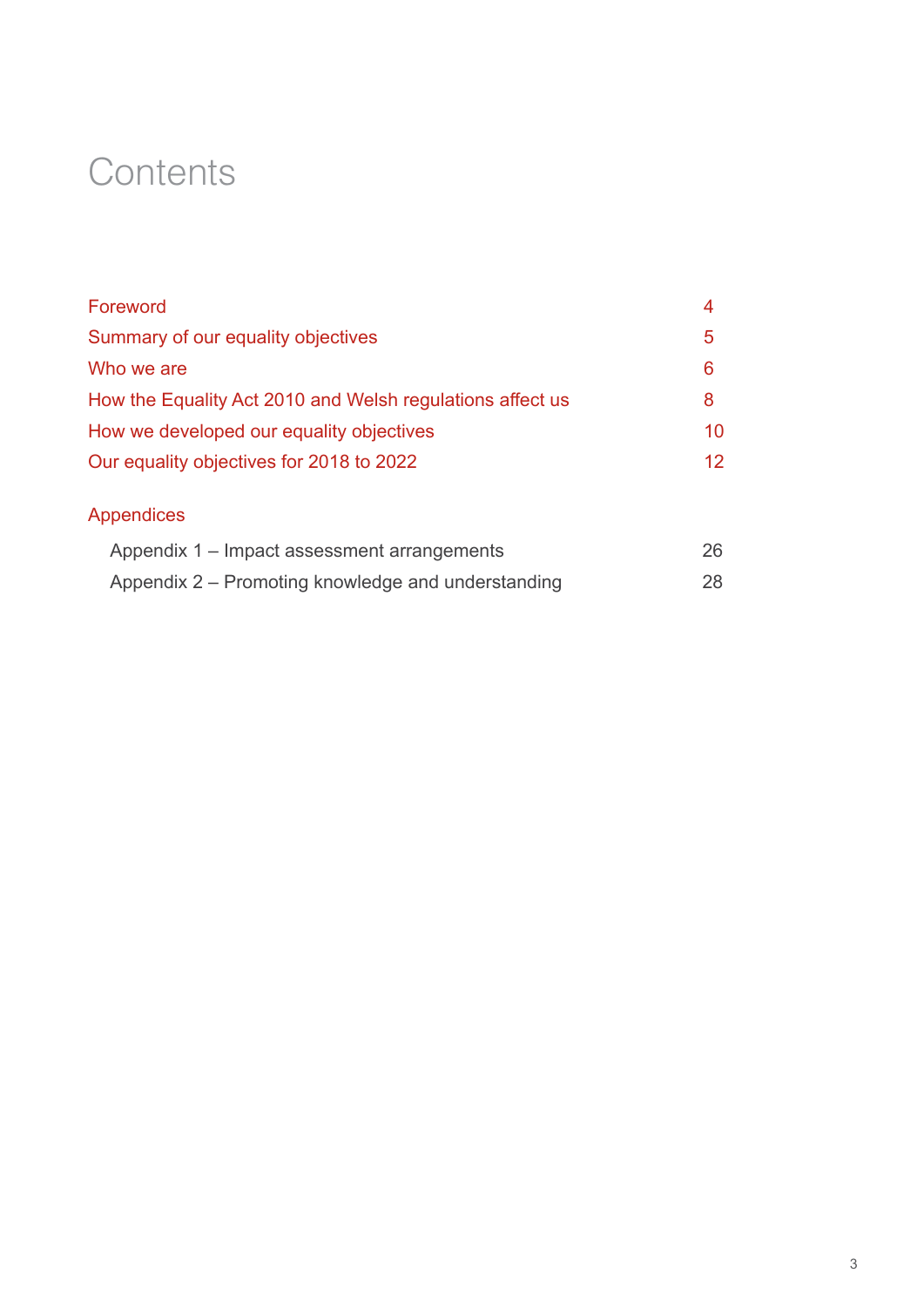### <span id="page-3-0"></span>Foreword

This Strategic Equality Plan sets out the key things that the Auditor General and the Wales Audit Office are committed to doing over the next four years in order to help eliminate discrimination, advance equality of opportunity and foster good relations.

The Auditor General's main functions involve examining and reporting on the stewardship of public money by Welsh public bodies. When undertaking this work we consider how well public bodies are run and the effectiveness of their services. The Auditor General is therefore in a position to identify opportunities for helping to eliminate discrimination and promote equality of opportunity in the delivery of public services. In reporting on public bodies, and in making recommendations, the Auditor General is able to encourage beneficial changes in terms of equality.

As an employer of around 270 staff, the Wales Audit Office has a significant and direct impact on people in terms of equality. The Board fully recognises the duty to provide equal opportunity across the full range of employment factors, including: recruitment; training; promotion; ways of working; and terms and conditions, including pay. We are committed to providing a work environment that values the diversity of all people, both our own staff and those with whom we come into contact during our work, and we fully support the rights of people to be treated with dignity and respect.

As the Auditor General and the Wales Audit Office are separate legal entities, each with their own respective functions, and each covered by the relevant Welsh regulations, each are required to produce a Strategic Equality Plan. However, as we work together in the same organisation, for coherence and economy we have agreed to bring our objectives and plans together in a joint plan.

In the Plan, we set out nine specific objectives to help us perform the General Equality Duty. Towards the end of 2017, we developed initial proposals for what our revised equality objectives should be, after reviewing the effectiveness of steps taken and progress made towards meeting the previous objectives published in our [Strategic Equality Plan](http://www.audit.wales/publication/joint-strategic-equality-plan) in 2014. We then ran a public consultation on our proposals from 1 December 2017 to 9 February 2018. The [Consultation](https://audit.wales/sites/default/files/download_documents/equality-consultation-2017-english-new.pdf) was published on our website and promoted through social media, and was circulated directly to a number of stakeholders representing individuals with protected characteristics. All responses to the consultation were then taken into account when finalising the content of this Plan.



Huw Vaughan Thomas Auditor General for Wales



Bill Richardson

Equality Champion and Non-Executive Board Member, on behalf of the Wales Audit **Office**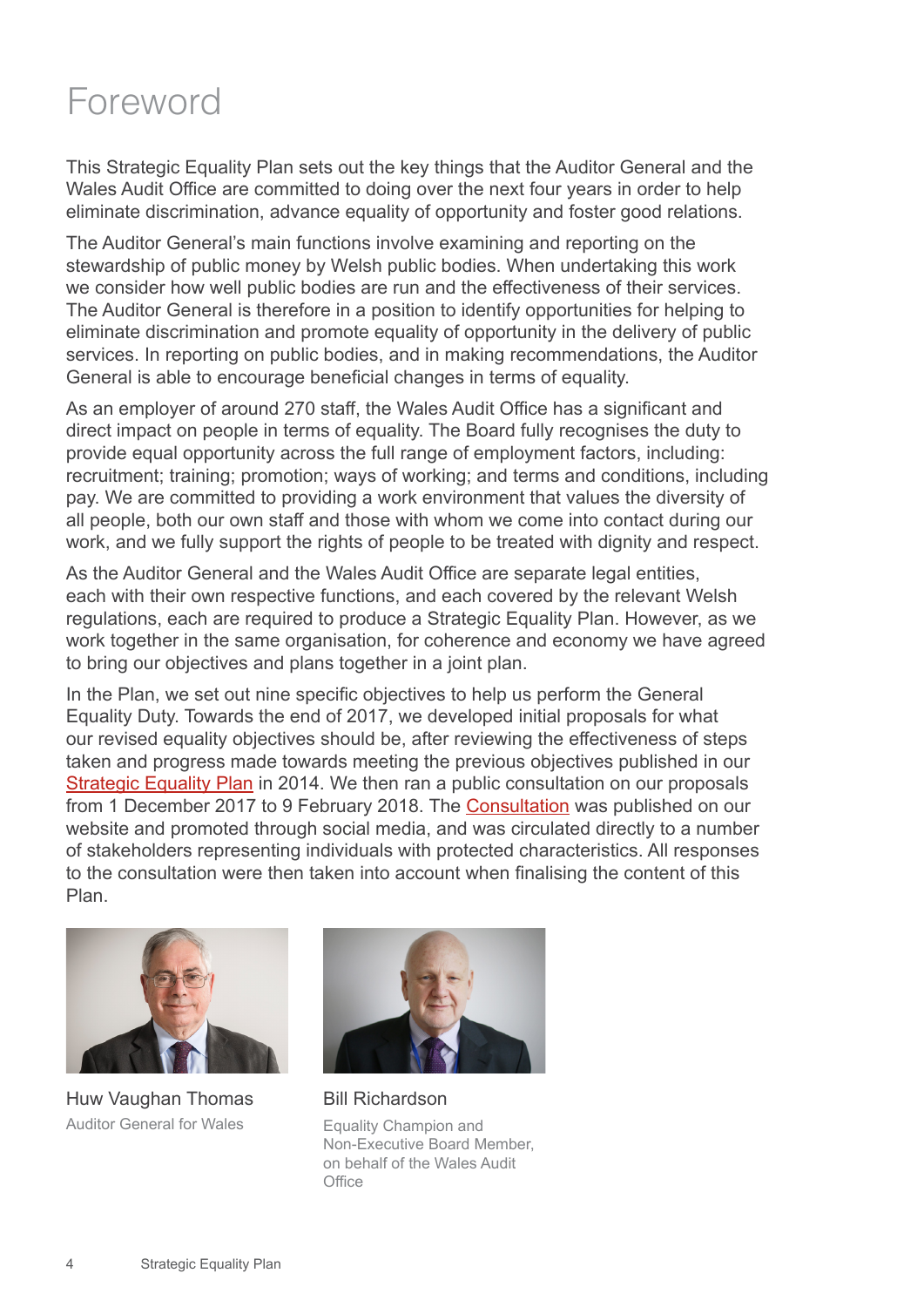# <span id="page-4-0"></span>Summary of our equality objectives

We will engage with people that represent the interests of protected groups when considering:

- a) what programmes of value for money examinations and studies we will undertake; and
- b) the approach to be adopted in value for money examinations and studies that are relevant to the General Equality Duty.

We will undertake at least one value for money examination or study that has a primary focus relevant to the General Equality Duty during the four-year period covered by the Plan.

We will revise the Auditor General's Code of Audit Practice to ensure the prescription in the Code enables us to better perform the General Equality Duty when undertaking our audit work.

### **JOINT OBJECTIVES**

We will provide information about our work. including via our website, in a way that is accessible and avoids putting people who have impairments at a substantial disadvantage.

We will improve the extent and quality of information such as external feedback that we gather regarding how our work has contributed or could contribute to performing the General Equality Duty.

### **AUDITOR GENERAL OBJECTIVES WALES AUDIT OFFICE OBJECTIVES**

We will implement a People Strategy that, among other things, gives due regard to the need to eliminate discrimination, advance equality of opportunity and foster good relations, drawing on our workforce information in respect of the protected characteristics.

We will take a strategic approach to addressing our structural gender pay differences, alongside structural pay differences in relation to other protected and related characteristics.

When procuring externally sourced services, we will:

- a) include requirements relevant to performance of the General Equality Duty in our tender award criteria; and
- b) comply with the General Equality Duty when stipulating the performance standards to be included in the contract agreement.

We will foster good relations between Wales Audit Office staff sharing relevant protected characteristics and those that do not by providing senior and other staff equality 'champions' and supporting the work of relevant staff networks.

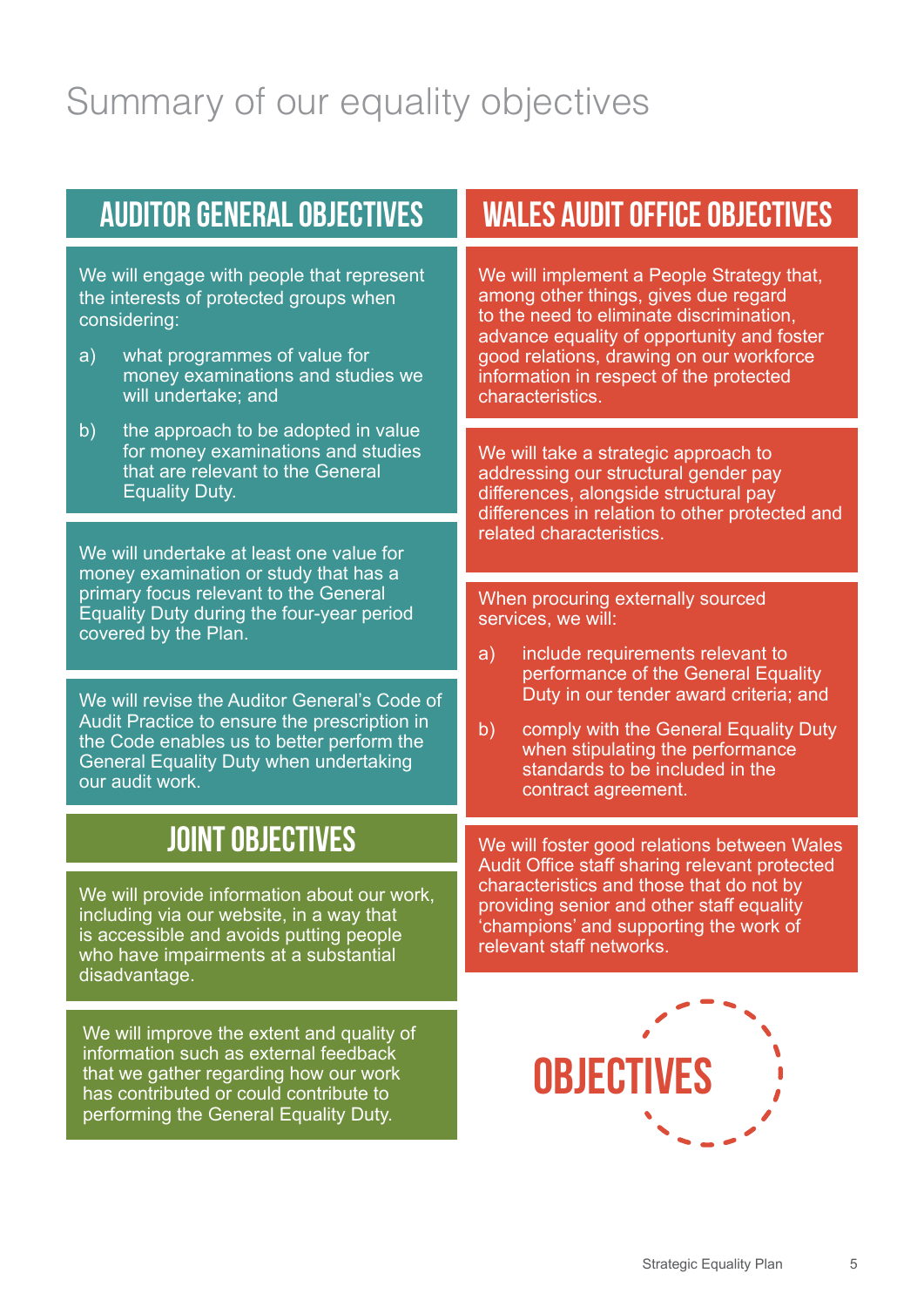### <span id="page-5-0"></span>Who we are

- 1 The Auditor General for Wales is the statutory external auditor of most of the Welsh public sector.
- 2 The Auditor General is responsible for the audit of the majority of public money spent in Wales, including the funds that are voted annually by the National Assembly. Significant elements of this funding are passed by the Welsh Government to the NHS and local government in Wales.
- 3 The Wales Audit Office employs professional staff and utilises other resources, including additional expertise from private sector accountancy firms, to enable the Auditor General to carry out his functions.
- 4 The Auditor General uses the resources provided by the Wales Audit Office to independently examine whether public money in Wales is being managed wisely and is properly accounted for.

#### Public sector audit involves:

- Providing an opinion on the accounts
- Considering whether public money is being used for approved purposes (regularity)
- Considering how public business is being conducted (propriety)
- Examining whether proper arrangements are in place to secure value for money
- 5 The Auditor General's functions may be exercised, in combination if necessary, across different types of bodies to examine public spending irrespective of who delivers the services.
- 6 We also identify good practice from across the full breadth of the Auditor General's audit work and disseminate this through our **Good Practice** [Exchange](http://www.audit.wales/good-practice) and other media, including shared learning seminars and webinars.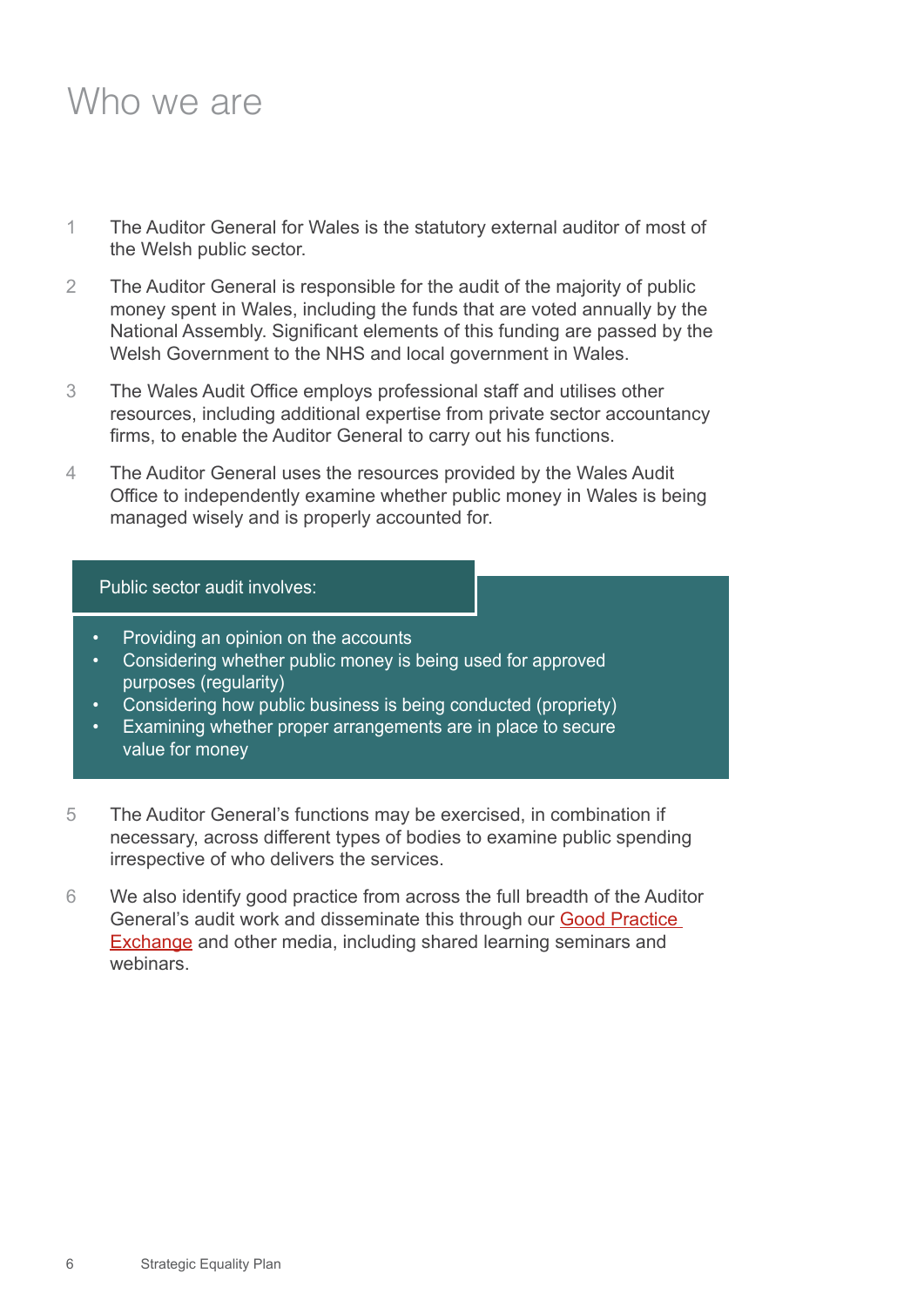- 7 Each year we publish an **Annual Plan** that provides more information on:
	- a who we are;
	- b how we follow the public pound in Wales;
	- c our vision and values;
	- d our aim and objectives;
	- e our operating environment;
	- f our three-year strategic priorities;
	- g our planned programmes of work for the next 12 months; and
	- h how we measure and report on our performance.

### **OUR AIMS AND OBJECTIVES**

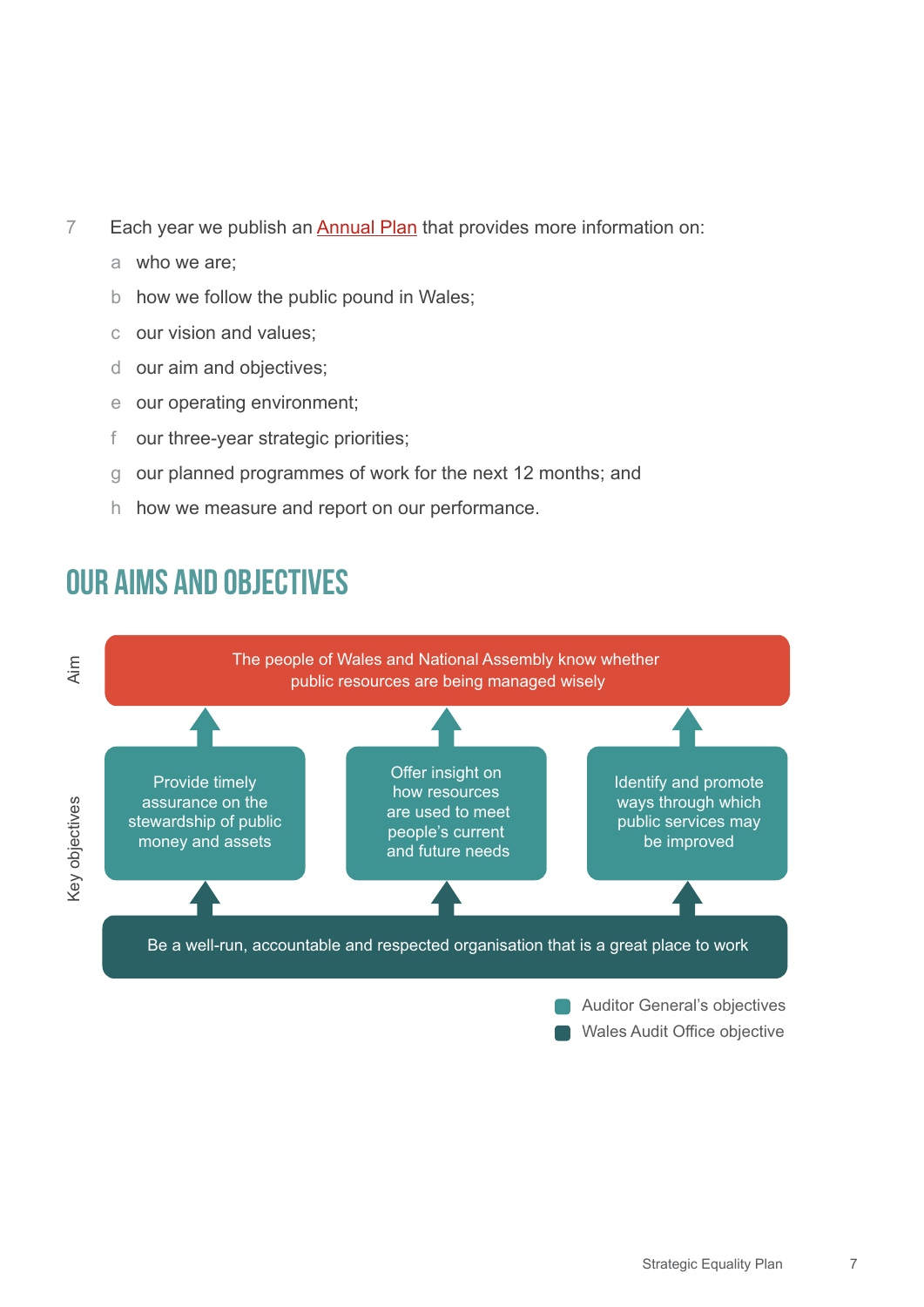# <span id="page-7-0"></span>How the Equality Act 2010 and Welsh regulations affect us

- 8 The Equality Act 2010 covers nine protected characteristics: age; disability; gender reassignment; race; religion or belief; sex (gender); sexual orientation; marriage and civil partnership; and pregnancy and maternity.
- 9 The Act prohibits a variety of forms of discrimination, harassment and victimisation. The basic framework of protection covers all employers, including the Wales Audit Office, and service providers, including the Auditor General for Wales.
- 10 The Act also introduced the Public Sector Equality Duty, which is often known as the General Equality Duty. Under this Duty, like other public authorities, we must, in exercising our functions, have due regard to the need to:
	- a eliminate discrimination, harassment, victimisation and any other conduct that is prohibited under the Act;
	- b advance equality of opportunity between persons who share a relevant protected characteristic and persons who do not share it; and
	- c foster good relations between persons who share a relevant protected characteristic and persons who do not share it.
- 11 Welsh Ministers have also set Specific Public Sector Equality Duties<sup>1</sup> for public authorities in Wales including the Auditor General for Wales and Wales Audit Office. These duties include:
	- a developing specific equality objectives to help meet the General Equality Duty;
	- b involving persons representing individuals with protected characteristics in the setting of equality objectives and more widely in the duties;
	- c monitoring and reporting on progress made in fulfilling equality objectives;
	- d publishing for each year relevant employment information;
	- e publishing assessment reports setting out, where significant, the likely impact of new policies and practices (see [Appendix 1](#page-25-0));
	- f making arrangements for promoting knowledge and understanding of equality matters among employees (see [Appendix 2](#page-27-0)); and
	- g publishing a Strategic Equality Plan which sets out, among other things, equality objectives, steps to be taken to meet those objectives, and the expected time it will take to achieve the objectives.
- 1 Under the Equality Act 2010 (Statutory Duties) (Wales) Regulations 2011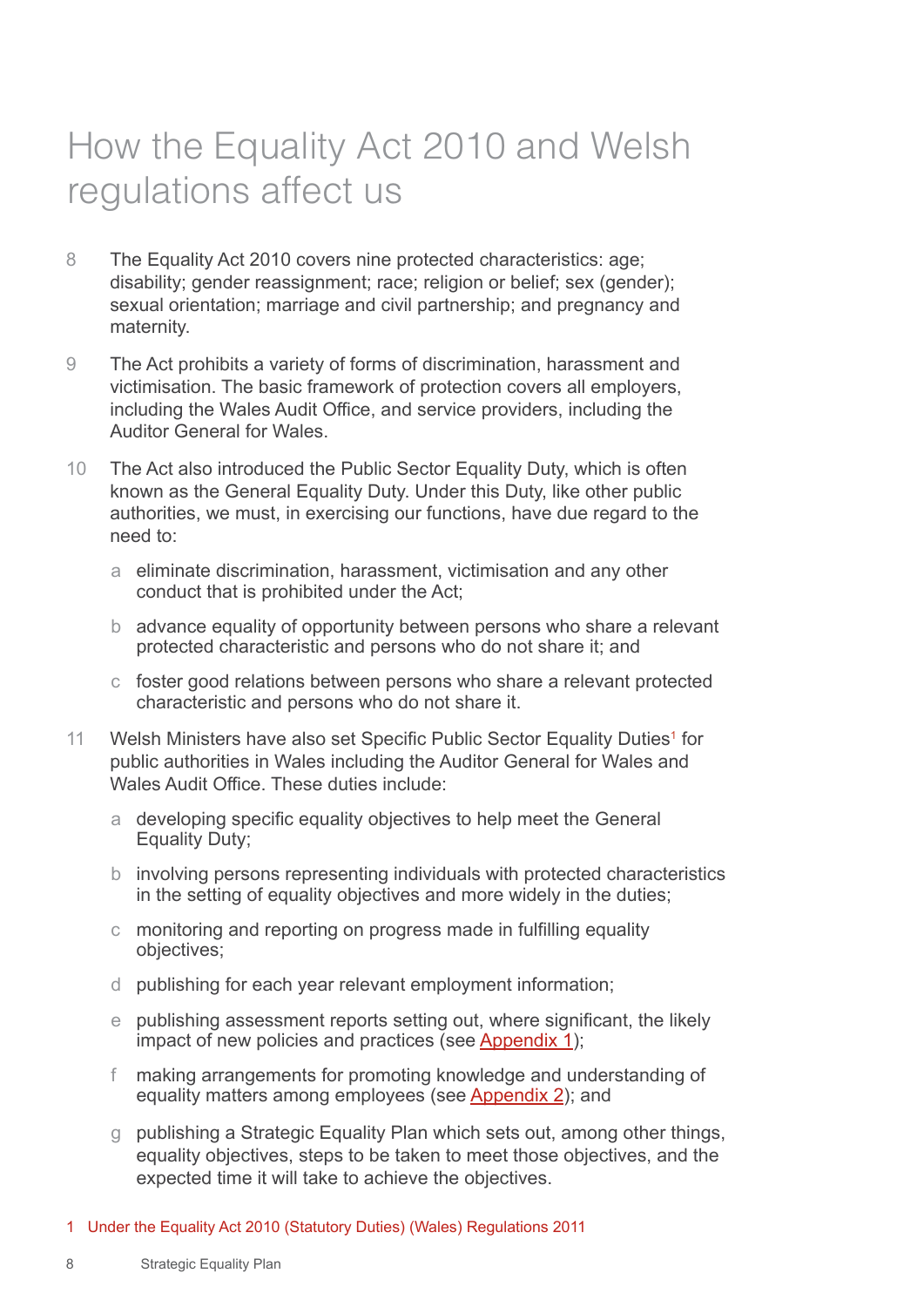- 12 While neither the Auditor General nor the Wales Audit Office are listed public bodies for the purposes of the Well-being of Future Generations (Wales) Act 2015, we nonetheless seek to embed the principle of sustainable development in the way we run our business, and to maximise our contribution to achieving the seven Welsh well-being goals, including that of a more equal Wales.
- 13 We also have a responsibility to uphold the conventions set out in the Human Rights Act 1998.
- 14 This joint Strategic Equality Plan meets the requirements set out under 11.g above, and has been developed to help us meet the General Equality Duty, maximise our contribution to achieving the goal of a more equal Wales, and to support our work in upholding relevant Human Rights Act conventions.
- 15 As the Auditor General and the Wales Audit Office are separate legal entities, each with our own respective functions, and each covered by the Welsh regulations, we are each required to produce a Strategic Equality Plan. However, as we work together in the same organisation, for coherence and economy we have agreed to bring our objectives and plans together in a joint plan.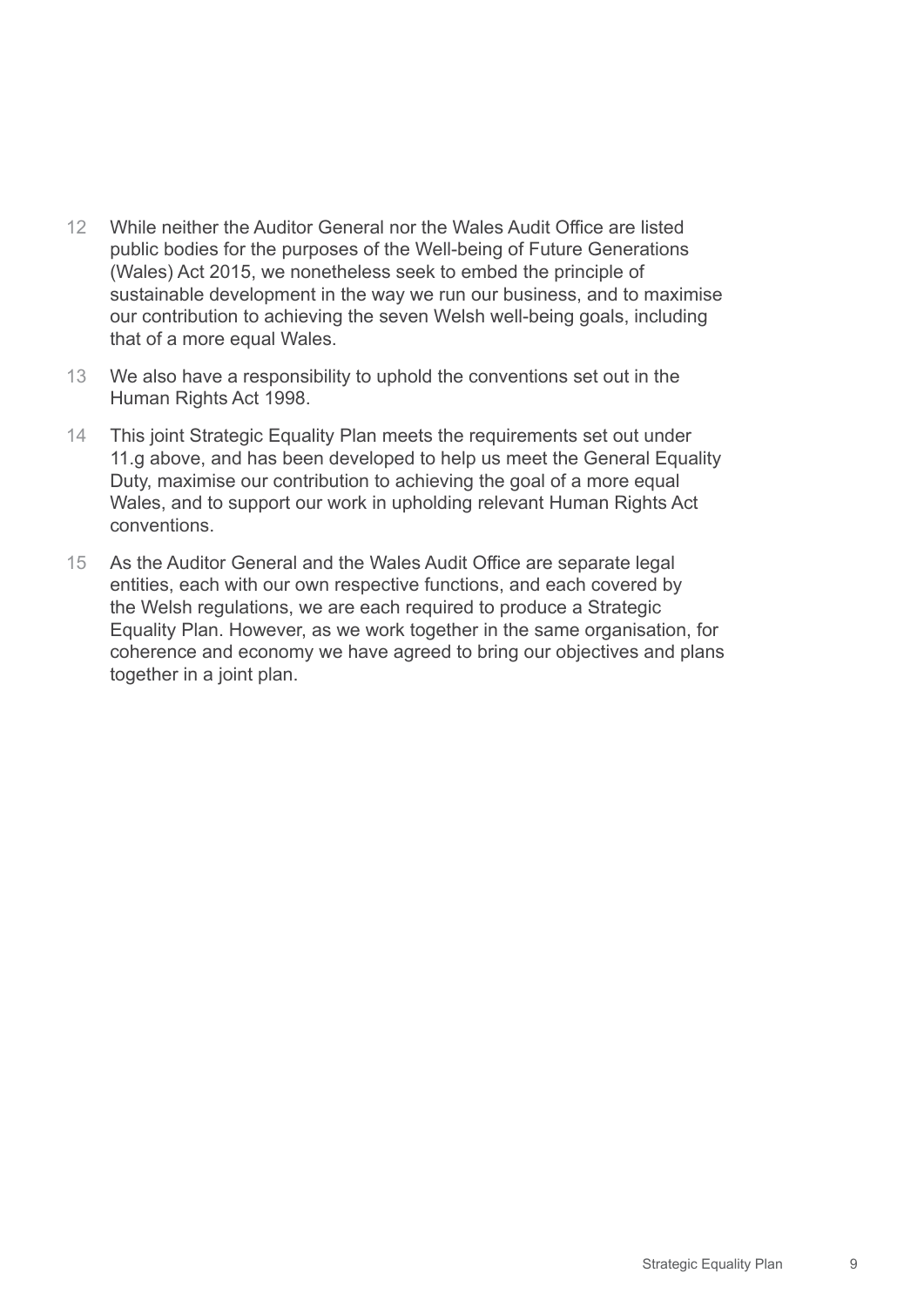# <span id="page-9-0"></span>How we developed our equality objectives

- 16 Our previous equality objectives were set out in the joint [Strategic](http://www.audit.wales/system/files/publications/WAO_Equality_Plan_Final_English_2014.pdf)  [Equality Plan](http://www.audit.wales/system/files/publications/WAO_Equality_Plan_Final_English_2014.pdf) we published in 2014. Since publishing that Plan, we have undertaken and published annual reviews of the effectiveness of steps taken and progress made towards meeting the equality objectives, the most recent of which was included in our [Equality Report 2016-17.](http://www.audit.wales/publication/equality-report-201617)
- 17 In order to establish a revised suite of equality objectives, our Equality Steering Group, with input from our Equality Interest Group<sup>2</sup> and Board Equality Champion, gave consideration to the following:
	- a whether existing objectives for which steps taken and progress made had been assessed as effective or highly effective should be removed from the list;
	- b whether objectives for which steps taken and progress made had been assessed as having limited effectiveness should be retained, and if so whether some rewording was required to ensure they remain fit for purpose; and
	- c whether any new objectives should be added to the list to reflect our current circumstances, with particular reference to our employment information for 2016-17 analysed by protected and related characteristics, our strategic and operational risk registers, and the analysis of our operating environment and three-year strategic priorities described in our [Annual Plan for 2017-18](http://www.audit.wales/publication/annual-plan-2017-18).
- 18 The initial outcome of those discussions, following further consideration by the Management Committee and the Wales Audit Office Board, was that we replaced our previous set of ten objectives with a new suite of nine.
- 19 We then went out to public consultation on the proposed new objectives from 1 December 2017 to 9 February 2018. The [Consultation](https://audit.wales/sites/default/files/download_documents/equality-consultation-2017-english-new.pdf) was published on our website and promoted through social media. In order to help ensure that we were meeting our engagement duties, the consultation was circulated directly to a number of stakeholders representing individuals with protected characteristics, including via the WCVA-facilitated Equalities and Human Rights Coalition, the Welsh Public Sector Equality Network and the EHRC Wales Equality and Human Rights Exchange Network.
- 20 During the consultation period and in response to a request, we also produced an easy read version of the consultation document for adults with learning disabilities. This was the first time we had produced an easy read document.

2 The respective roles of the Steering and Interest Groups are described in paragraphs 28 and 29 of this Plan.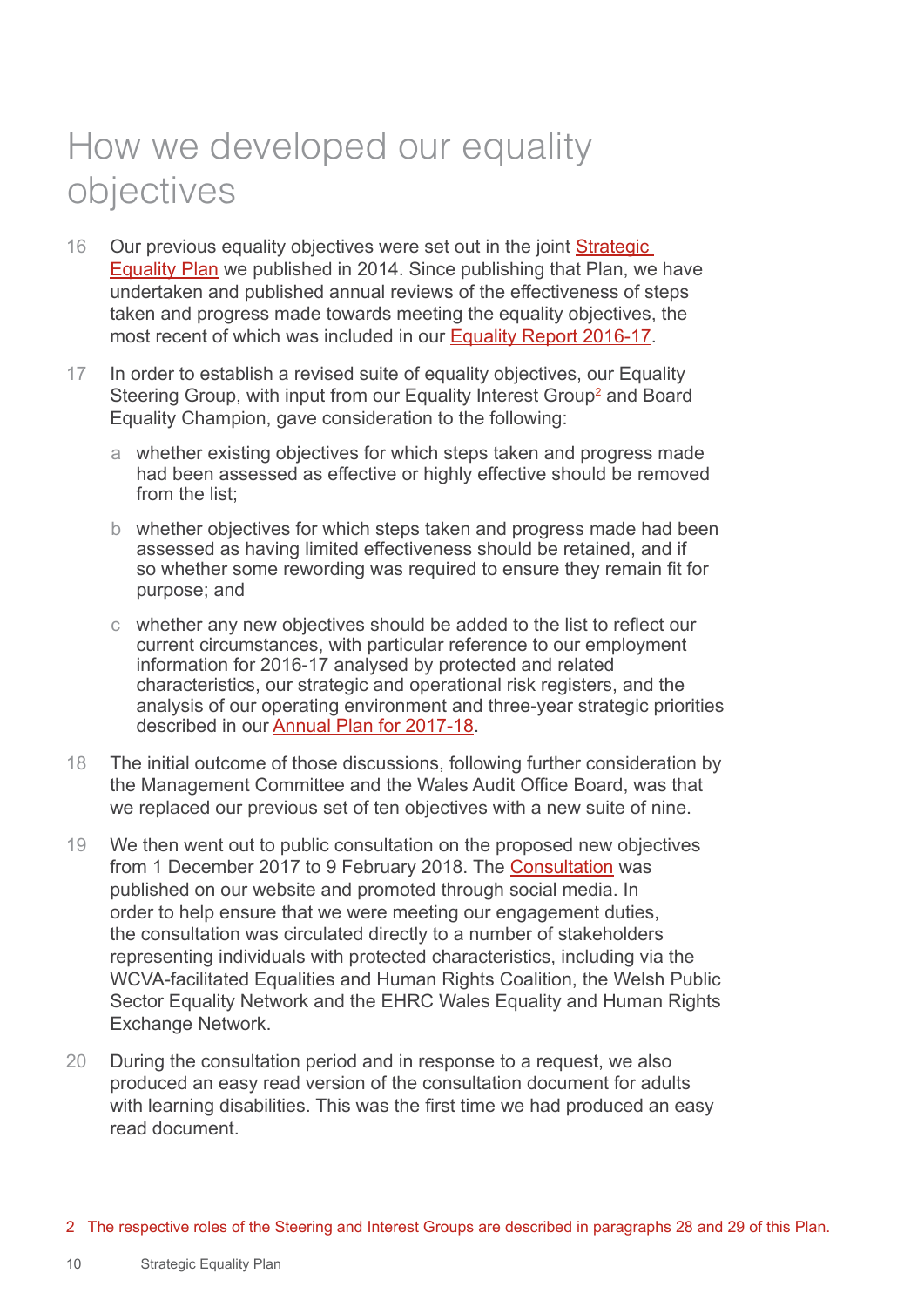- 21 We received eight responses to the consultation from a diverse range of stakeholders. All respondents either agreed or strongly agreed with our objectives as proposed, with no suggestions for any additional objectives to be added.
- 22 The majority of respondents particularly welcomed the focus on engaging with people that represent the interests of protected groups when considering what programmes of value for money examinations and studies we will undertake and the approaches to be adopted in value for money examinations and studies that are relevant to the General Equality Duty.
- 23 To this end, a number of correspondents highlighted the importance of engaging with individuals across the range of protected characteristics, as well as their representatives, and of developing and using effective approaches to engaging with groups whose participation is disproportionately low.
- 24 There was also widespread support for our objective to provide information about our work in a way that is accessible and avoids putting people who have impairments at a substantial disadvantage. A number of suggestions were made for how we might do that, including through the use of social media channels and videos, face-to-face discussions, hosting stakeholder events, and through seeking opinions on the desired form of communication.
- 25 Some respondents commented that undertaking only one value for money examination or study that has a primary focus relevant to the General Equality Duty during the four-year period covered by the Plan would be insufficient, given the evidence base of the challenges facing Wales published in the Equality and Human Rights Commission's recent publication [Is Wales Fairer?](https://www.equalityhumanrights.com/en/wales-fairer) In response, the Auditor General has clarified that his commitment is to undertake at least one examination or study that has a primary focus relevant to the General Equality Duty during the period of this Plan, but that this does not rule out the inclusion of other studies involving equality considerations in his forward work programme.
- 26 All responses to the consultation were taken into account when finalising the content of this Plan.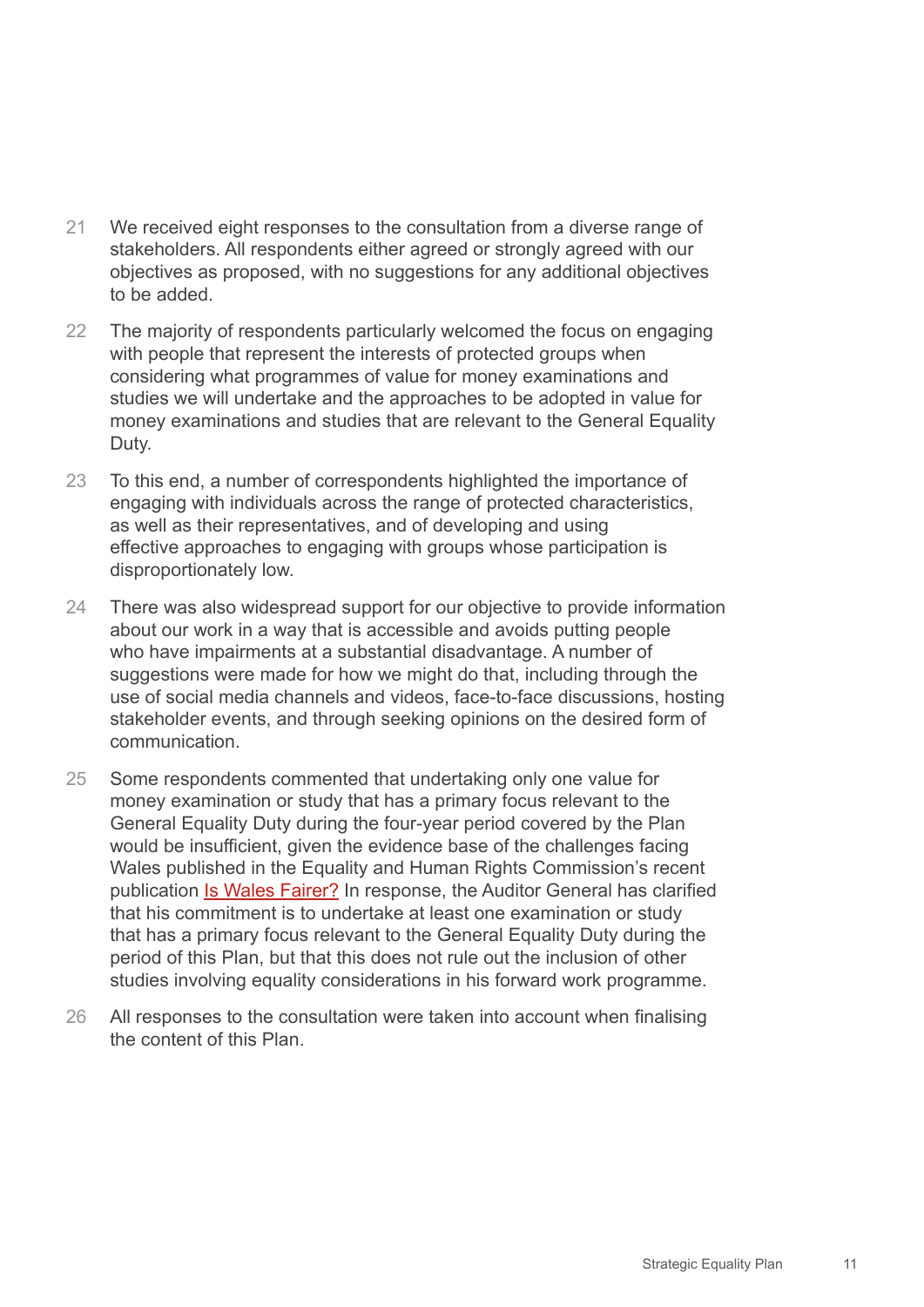# <span id="page-11-0"></span>Our equality objectives for 2018 to 2022

- 27 Our equality objectives are designed to help ensure that the Auditor General and the Wales Audit Office meet the General Equality Duty. Each of the objectives are potentially relevant to all nine protected characteristics.
- 28 An Equality Steering Group has previously been established to:
	- a ensure the necessary arrangements and programme of work are in place for meeting the Auditor General and Wales Audit Office's equality objectives; and
	- b help ensure the arrangements and programme of work are fully implemented and delivering the required outcomes.
- 29 In addition, an Equality Interest Group has been established in order to ensure effective engagement with employees representing the interests of protected groups, when designing and implementing the programme of equality work, and when undertaking assessments of the likely impact of new policies and practices.
- 30 For the period of this Plan and on a bimonthly basis, the Steering Group, with input from trade union representatives and the Interest Group, will consider and discuss:
	- a progress made on the key projects within the programme of equality work;
	- b further work that needs to be undertaken on those projects to deliver the required outcomes; and
	- c how this work will be embedded in the future.
- 31 We will then report on the effectiveness of steps taken and progress made towards meeting our equality objectives in our annual equality reports.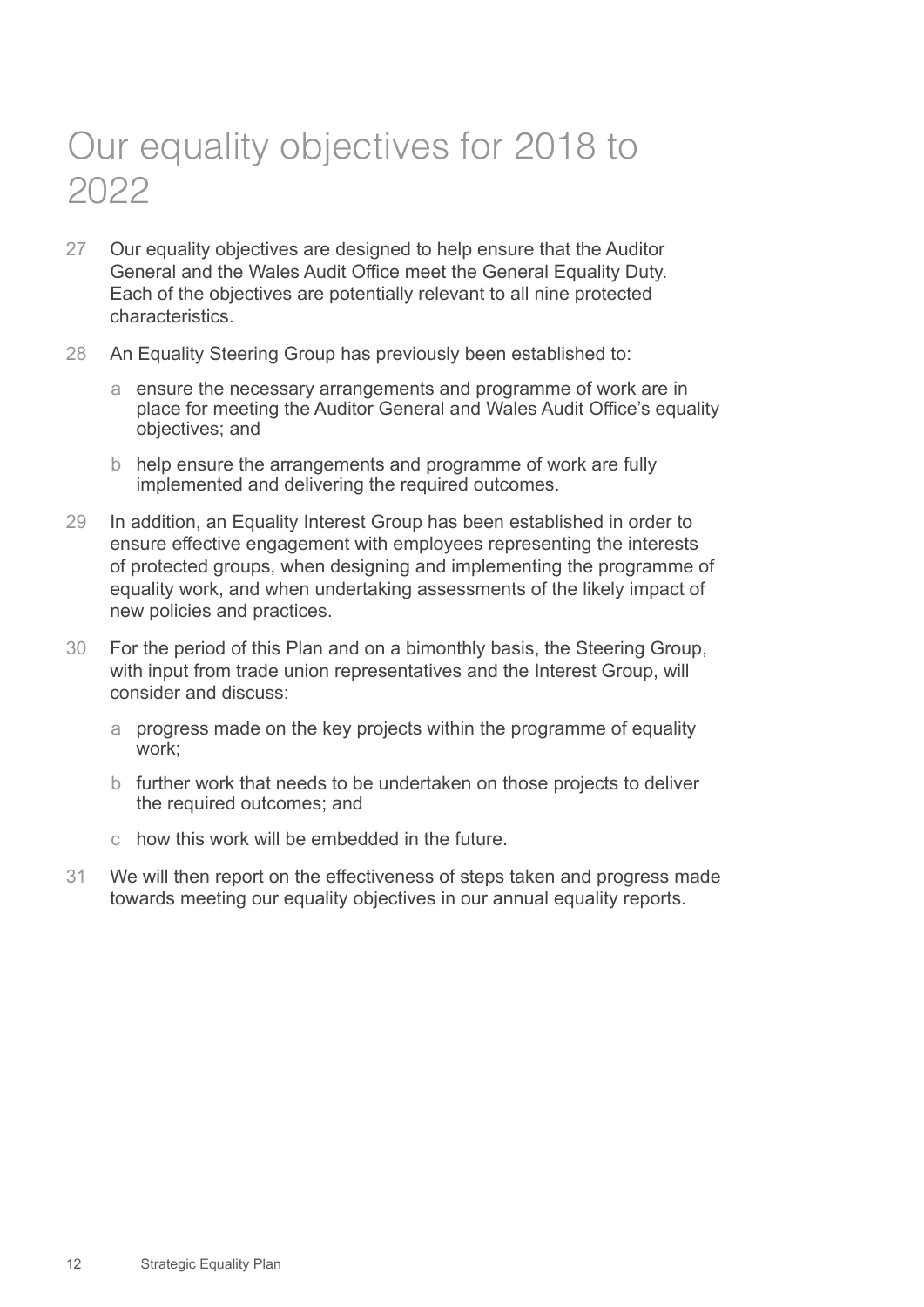

#### **OBJECTIVE ONE**

We will engage with people that represent the interests of protected groups when considering:

- a) what programmes of value for money examinations and studies we will undertake; and
- b) the approach to be adopted in value for money examinations and studies that are relevant to the General Equality Duty.

#### **Why are we doing this?**

The Auditor General's examinations and studies are regarded as influential in changing the policies and practices of public bodies.

It is therefore appropriate that, when planning value for money audit work, we take account of the views of people who represent the interests of protected groups, so as to ensure that the programme includes work that can have a positive effect, and that we adopt audit approaches that are relevant and effective in terms of eliminating discrimination, promoting equality of opportunity and fostering good relations.

#### **What are we going to do, and when?**

Each year, at regular intervals, we will engage with a range of people and organisations that represent the interests of protected groups, to seek their views on potential work for inclusion in our forward programme, and on the approaches to be adopted in relevant examinations and studies.

This will include engaging with the Wales Council for Voluntary Action-facilitated Equalities and Human Rights Coalition, and with members of the Equality and Human Rights Commission in Wales' Exchange Network.

#### **How will we monitor our progress?**

Through our annual quality review arrangements, we will examine the working records of the development of our programme of value for money work in each year, in order to check whether (a) appropriate efforts have been made to obtain the views of representatives and (b) whether appropriate regard has been given to such views in the development of the programme.

We will also examine the planning records of relevant value for money projects each year in order to check whether (a) appropriate efforts have been made to obtain the views of representatives and (b) whether adequate regard has been given to such views in the approaches adopted in each project.The Assistant Auditor General will inform our Equality Steering Group on progress made towards achieving this objective at the end of each financial year.

**18**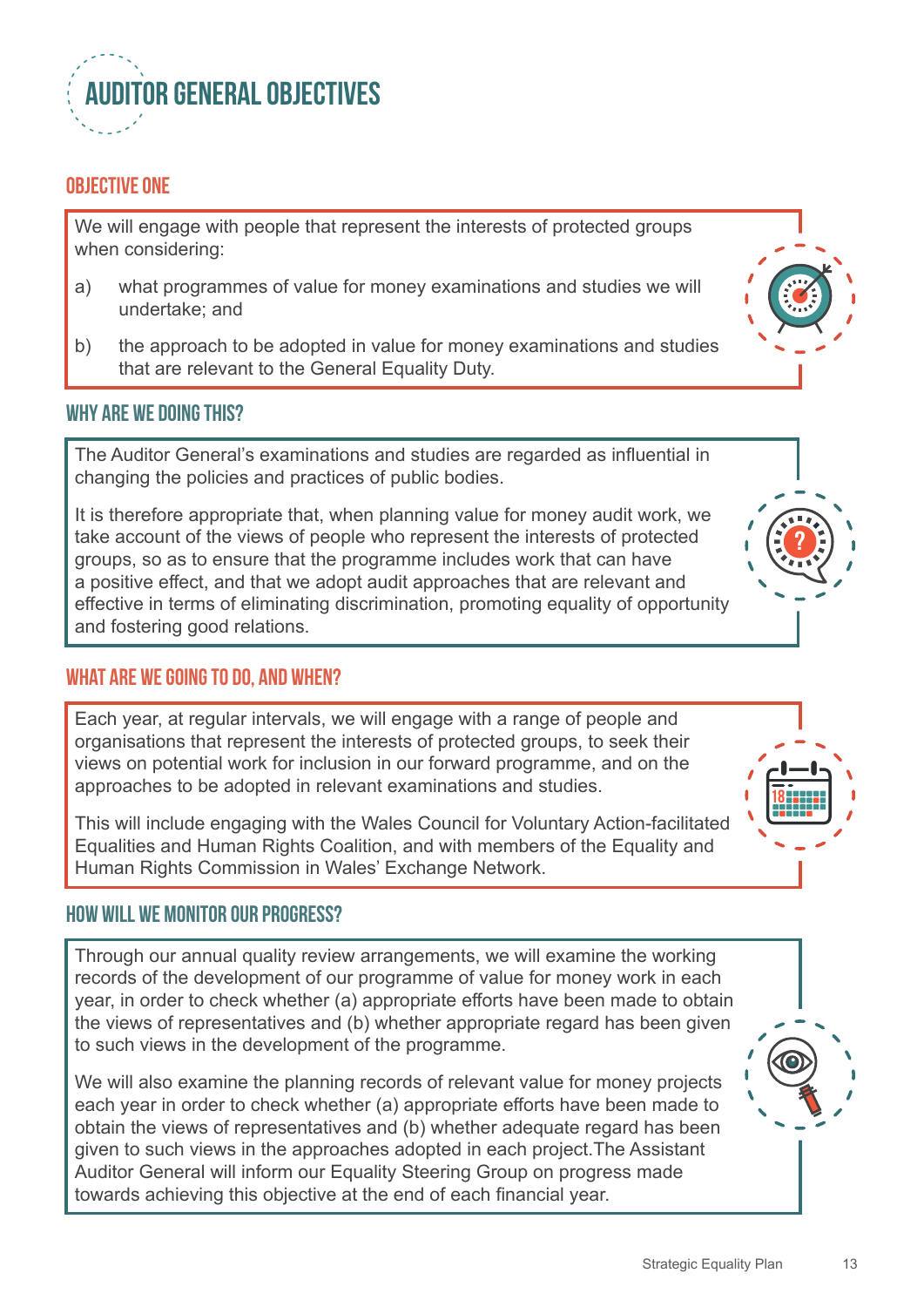

### **OBJECTIVE TWO**

We will undertake at least one value for money examination or study that has a primary focus relevant to the General Equality Duty during the four-year period covered by this Plan.

#### **Why are we doing this?**

The Equality and Human Rights Commission has identified seven key equalityrelated challenges that need to be addressed in Wales over the next five years. Through our work, we are keen to play our part in helping make Wales a fairer country and respond to these challenges.

In addition, while neither the Auditor General nor the Wales Audit Office are listed public bodies for the purposes of the Well-being of Future Generations (Wales) Act 2015, we nonetheless seek to maximise our contribution to achieving the seven Welsh well-being goals, including that of a more equal Wales.

#### **What are we going to do, and when?**

Alongside the commitments described under Objective one, in early 2018-19 we will engage with the Equality and Human Rights Commission in Wales to discuss where there appears to be greatest scope for the Auditor General's value for money work to help Wales meet its seven key equality challenges.

We will then take account of the outcomes from those discussions on an ongoing basis over the period 2018 to 2022 when populating our programmes of value for money examinations and studies.

It should be noted that, alongside undertaking at least one examination or study that has a primary focus relevant to the General Equality Duty, we will give due consideration as to whether other studies to be included in our forward programme of work should include equality considerations.

#### **How will we monitor our progress?**

Our Equality Steering Group will liaise regularly with the Auditor General and relevant members of our Senior Leadership Team over the period of this Plan to monitor progress made towards meeting this objective.



**18**

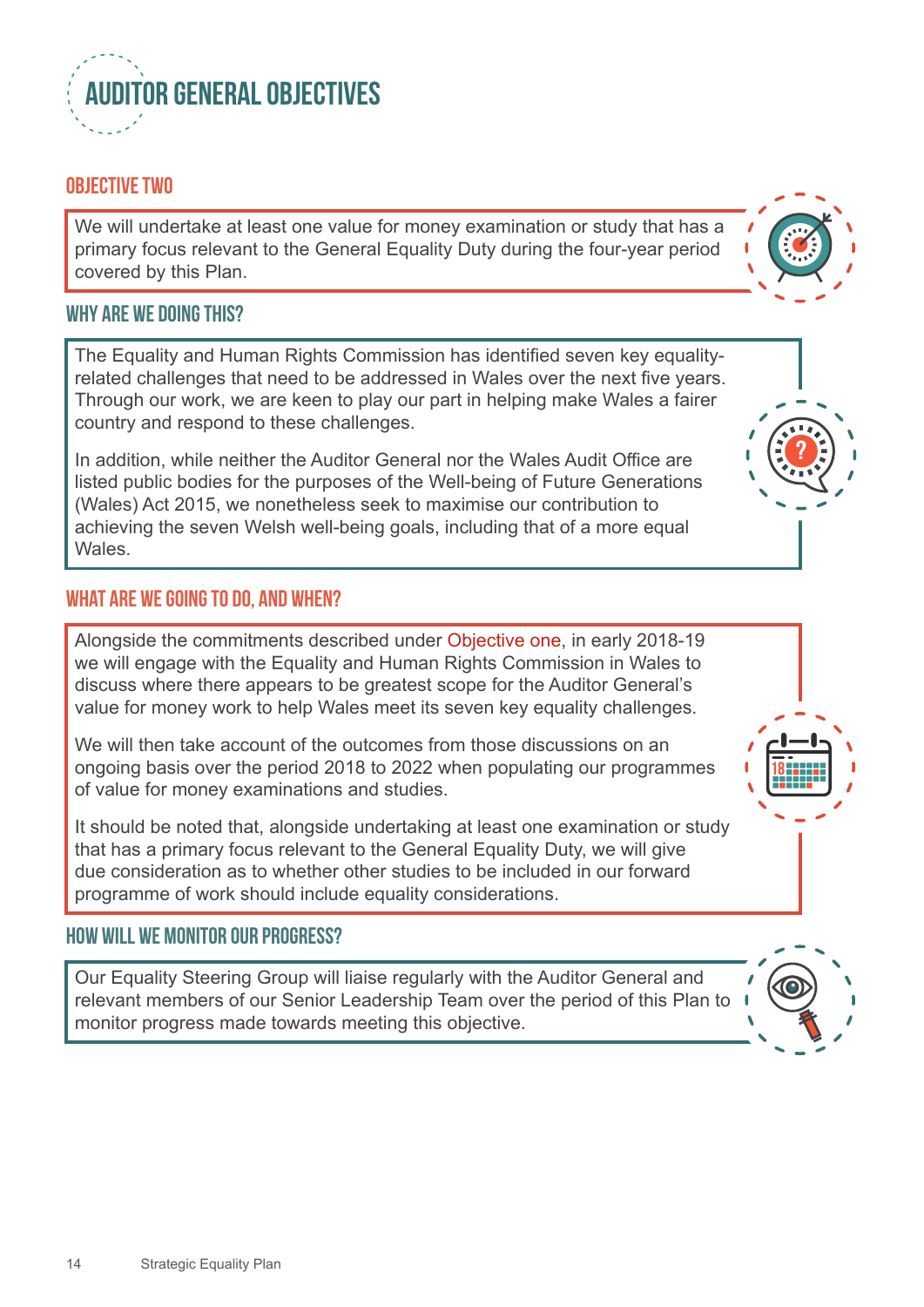

### **OBJECTIVE THREE**

We will revise the Auditor General's Code of Audit Practice to ensure the prescription in the Code enables us to better perform the General Equality Duty when undertaking our audit work.

#### **Why are we doing this?**

We aim to undertake all of our audit work in accordance with the Auditor General's Code of Audit Practice. The Code prescribes the way in which the Auditor General's audit and certain other functions are to be carried out and embodies what appears to the Auditor General to be best professional practice.

It is therefore important that we ensure that the Code is written in such a way so as to enable the Auditor General to best perform the General Equality Duty.

#### **What are we going to do, and when?**

We have recently consulted, including with people that represent the interests of protected groups, on a revised draft of the [Code of Audit Practice](http://www.audit.wales/sites/default/files/download_documents/Code-of-Audit-Practice-of-the-Auditor-General-for-Wales-2018.pdf) of the Auditor General for Wales. The revised Code includes enhanced prescription on how, when exercising the Auditor General's functions, auditors must also perform the General Equality Duty.

The Auditor General intends to publish the revised Code in May 2018 and has committed to reviewing the Code every year to ensure it remains aligned with best professional practice.

#### **How will we monitor our progress?**

Through our annual quality review arrangements, we will examine samples of audits and will check the extent to which auditors have complied with the Code, including the prescription associated with performing the General Equality Duty.

The Assistant Auditor General will inform the Equality Steering Group on the extent to which auditors have complied with the prescription in the Code associated with performing the General Equality Duty at the end of each financial year.





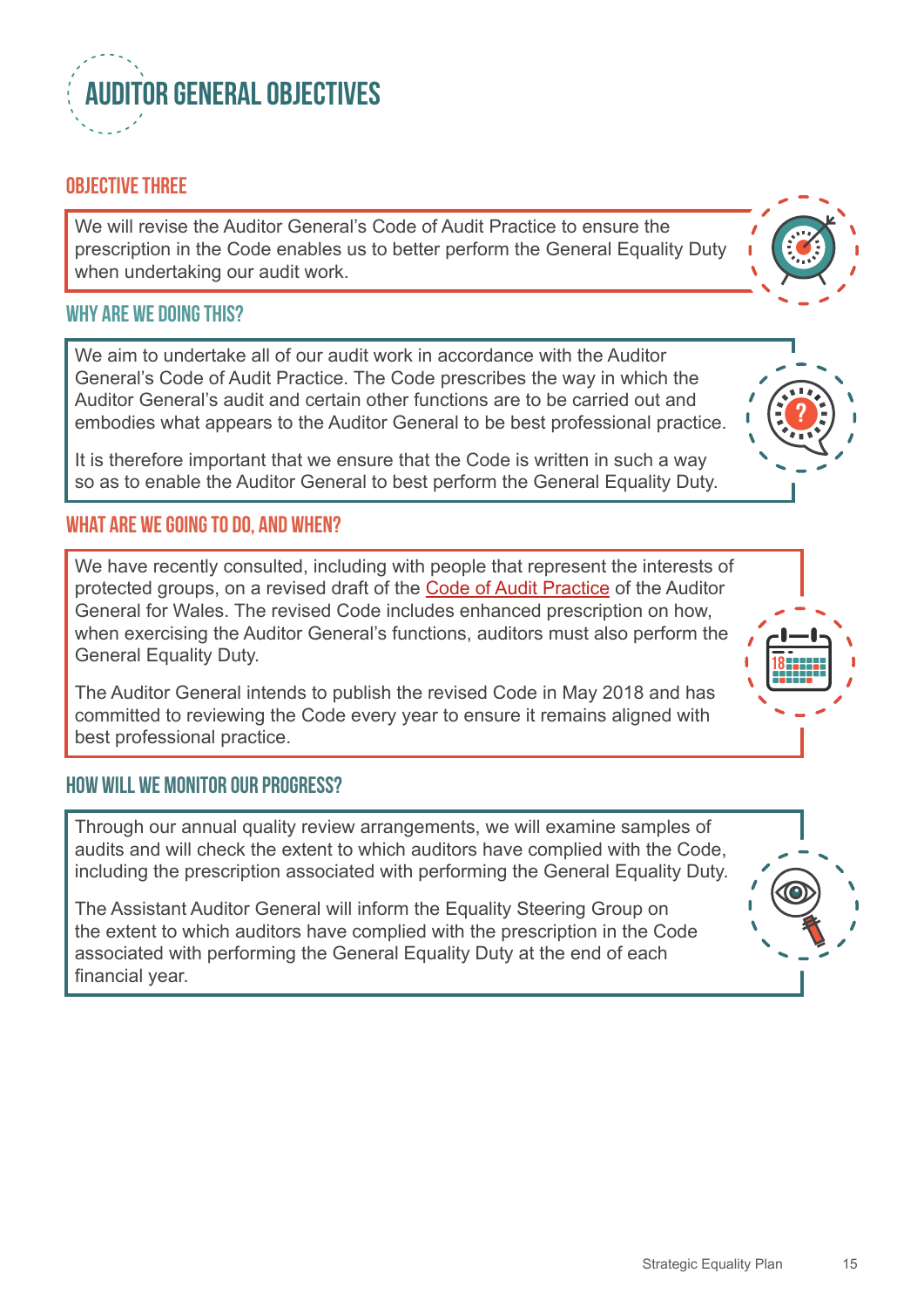

### **OBJECTIVE four**

We will implement a **[People Strategy](http://www.audit.wales/publication/people-strategy-2018-21)** that, among other things, gives due regard to the need to eliminate discrimination, advance equality of opportunity and foster good relations, drawing on our workforce information in respect of the protected characteristics.



Over the past 12 months we have developed a vision statement for the organisation which outlines our aspirations and serves as a guide for all of our future actions. One of these aspirations is that our people excel.

In addition, it is one of our key objectives that the Wales Audit Office is a wellrun, accountable and respected organisation that is a great place to work.

Central to us achieving our aspirations and key objectives, alongside compliance with the General Equality Duty, is the implementation of a People Strategy which draws on our workforce information and the results of our staff surveys, and seeks to eliminate discrimination, promote equality of opportunity and foster good relations.

### **What are we going to do, and when?**

In April 2018, we will launch a People Strategy which is underpinned by the following four priorities:

- a) embedding our values and behaviours into how we work with each other and how we make decisions;
- b) helping our people to be the best they can be and ensuring we've got the right skills and experiences in the right place;
- c) increasing the diversity of our workforce in the medium to longer term, particularly at the more senior levels; and
- d) developing a coaching culture to ensure thriving conditions for organisational success.

During the course of 2018 to 2022 we will develop and implement an action plan aimed at achieving these four priorities, and, where relevant, enabling the Wales Audit Office to best perform the General Equality Duty.

#### **How will we monitor our progress?**

Our Equality Steering Group, with input from our Culture Change Group and People Development Group, will monitor, on an ongoing basis, progress made on planned actions aimed at delivering our four People Strategy priorities that are relevant to the Wales Audit Office performing the General Equality Duty.





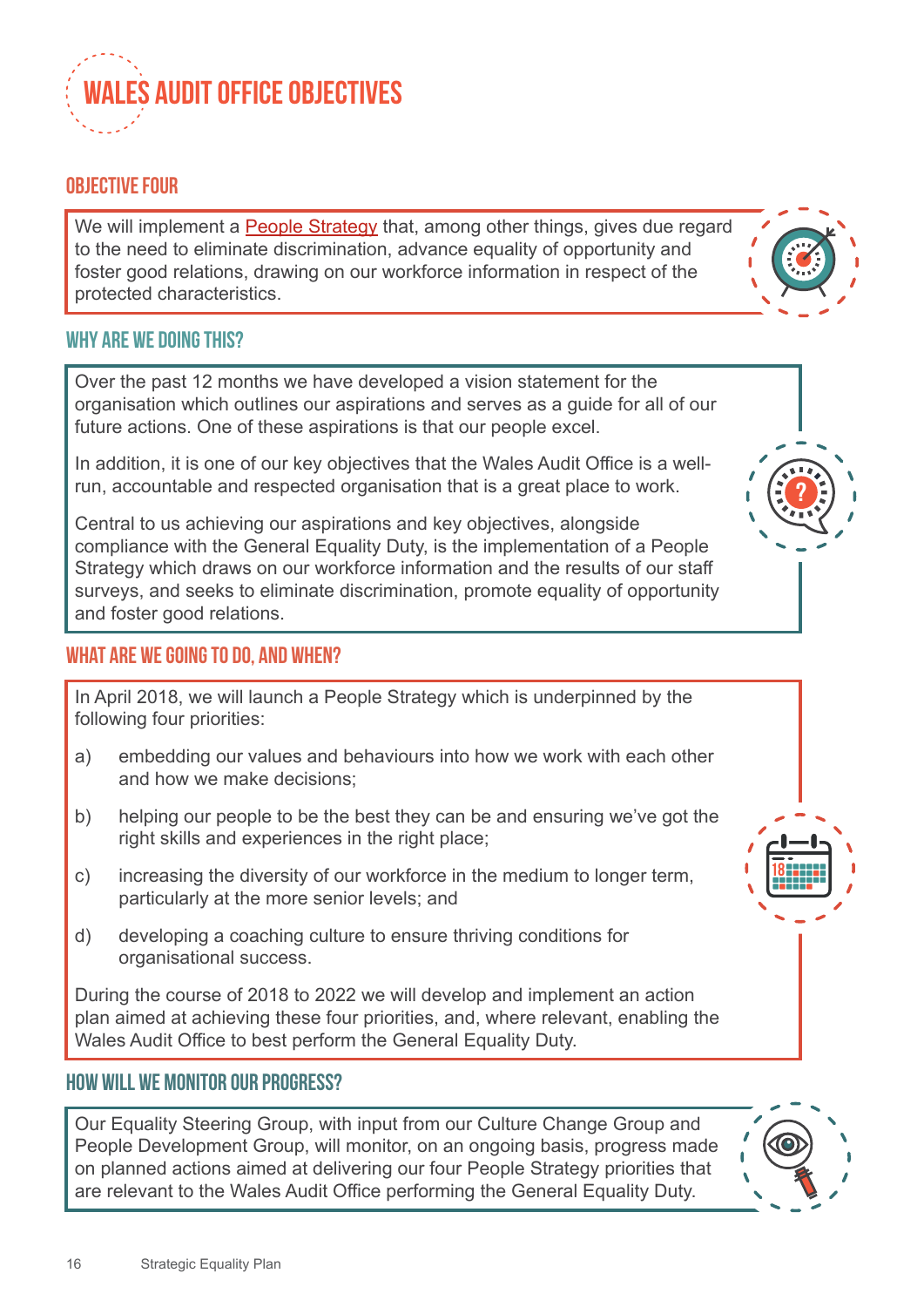

### **OBJECTIVE five**

We will take a strategic approach to addressing our structural gender pay differences, alongside structural pay differences in relation to other protected and related characteristics.



**?**

#### **Why are we doing this?**

The Wales Audit Office applies rigorous pay alignment arrangements to ensure jobs of equal worth are pay-aligned.

However, as of 31 March 2017, we had an overall negative gender pay gap of 17.5%. While a small improvement on the position last year, the mean basic fulltime equivalent annual salary of those staff that identified themselves as female remains over £8,000 less than that of staff that identified themselves as male.

The distribution of women and men across pay bands is the immediate explanation for this gap; nearly three-quarters of female staff are employed in pay bands below band  $5^3$  compared to a figure of less than  $55\%$  for male staff. In part, this figure is influenced by the significant success we have had in recent years in attracting female candidates to join our rolling and expanding programme of graduate trainee recruitment (around two-thirds of our current group of graduate trainees identify themselves as female).

We have also identified substantial overall pay gaps in relation to the protected characteristics of ethnicity and age.

On 14 February 2017, we held an externally facilitated staff focus group to seek views on the reasons for the distribution of staff across pay bands, and ways through which we can address the overall pay gaps.

3 The Wales Audit Office pay scale comprises 10 main pay bands – bands 1 to 7 and bands A to C, alongside pay bands for trainees, technicians and work placements. Bands 6 and 7 are management pay bands and bands A to C are senior leadership team pay bands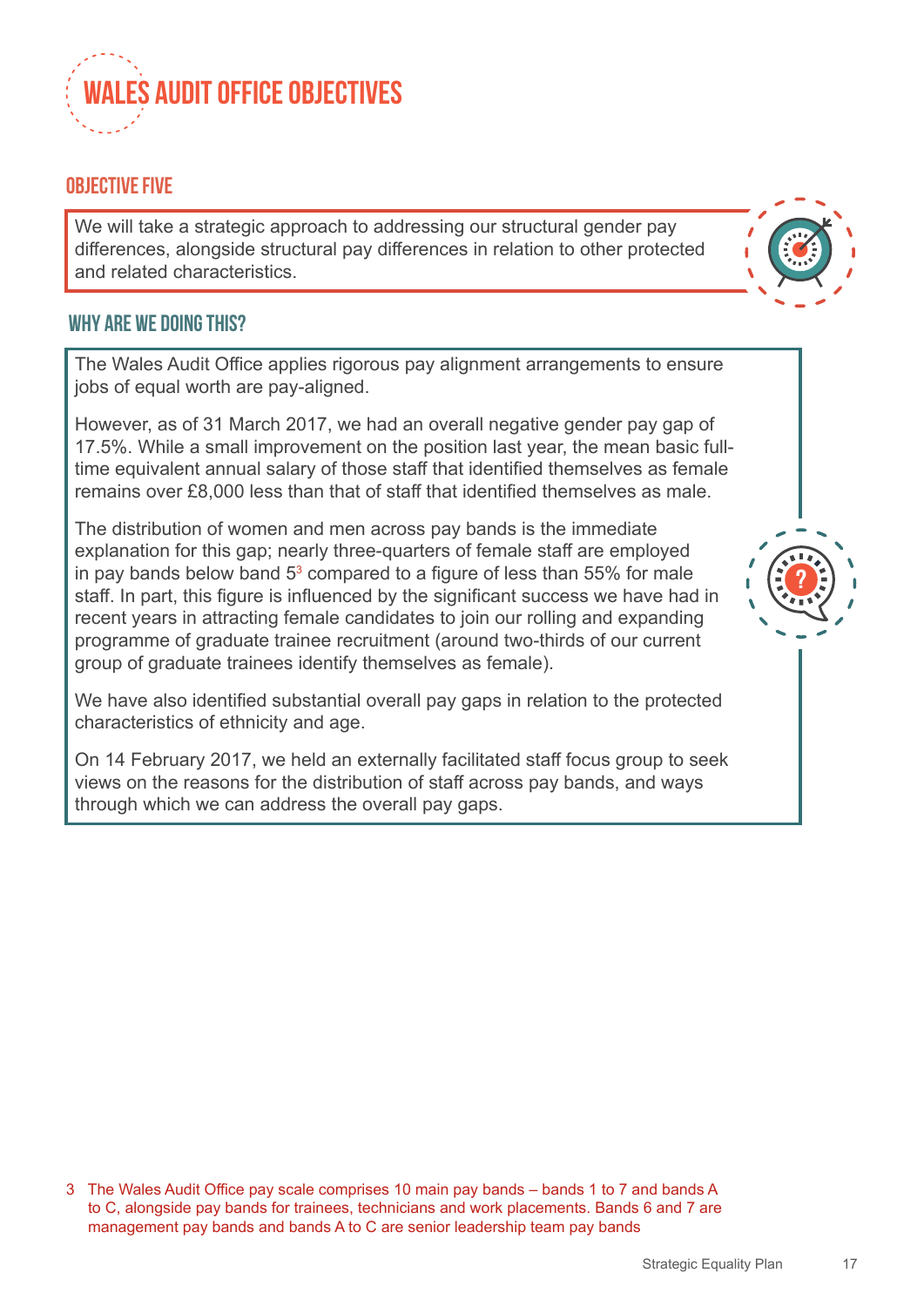### **What are we going to do, and when?**

As outlined under Objective four, one of the four key priorities for our **People** [Strategy](http://www.audit.wales/publication/people-strategy-2018-21) is to increase the diversity of our workforce in the medium to longer term, particularly at the more senior levels.

During 2018-19 and 2019-20, planned actions, informed by the outcomes from the aforementioned staff focus group, include:

- a) reviewing our recruitment and assessment approaches and use of language in our job adverts, with a view to removing any potential barriers that relate to particular protected characteristics;
- b) advertising all management band and senior leadership team vacancies on an external basis, as well as internally;
- c) developing coaching and mentoring opportunities for all staff including aspiring managers and leaders, with a particular focus on underrepresented groups; and
- d) giving further consideration to potential positive action approaches to recruitment to senior posts.

#### **How will we monitor our progress?**

We will continue to collect workforce information as required by the Welsh equality regulations, and monitor our pay gaps using a similar format to that required by the Equality Act 2010 (Gender Pay Gap Information) Regulations 2017.

Our Equality Steering Group will monitor progress made on planned actions aimed at addressing our structural pay differences and increasing the diversity of our workforce, particularly at the more senior levels.



**18**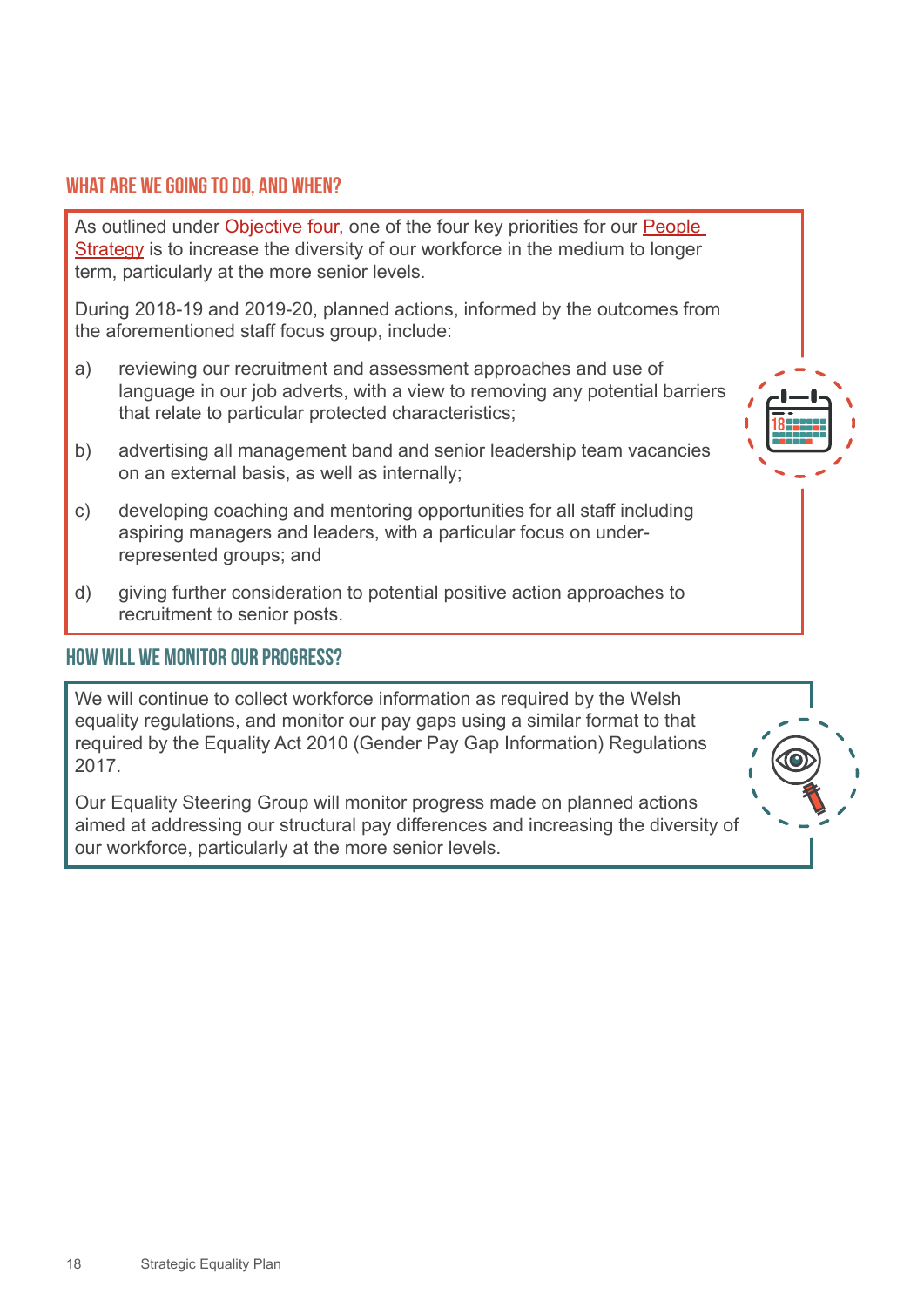

#### **OBJECTIVE six**

When procuring services, we will:

- a) include requirements relevant to performance of the General Equality Duty in our tender award criteria; and
- b) comply with the General Equality Duty when stipulating the performance standards to be included in the contract.

#### **Why are we doing this?**

As well as employing staff, the Wales Audit Office procures audit services from private sector accountancy firms.

In order to meet the General Equality Duty across all of Welsh public audit, we need to ensure that firms acting on behalf of the Auditor General perform the duty in the course of their work.

We also procure a wide range of other services, and want to ensure that all our suppliers help us to perform the General Equality Duty where this is relevant.

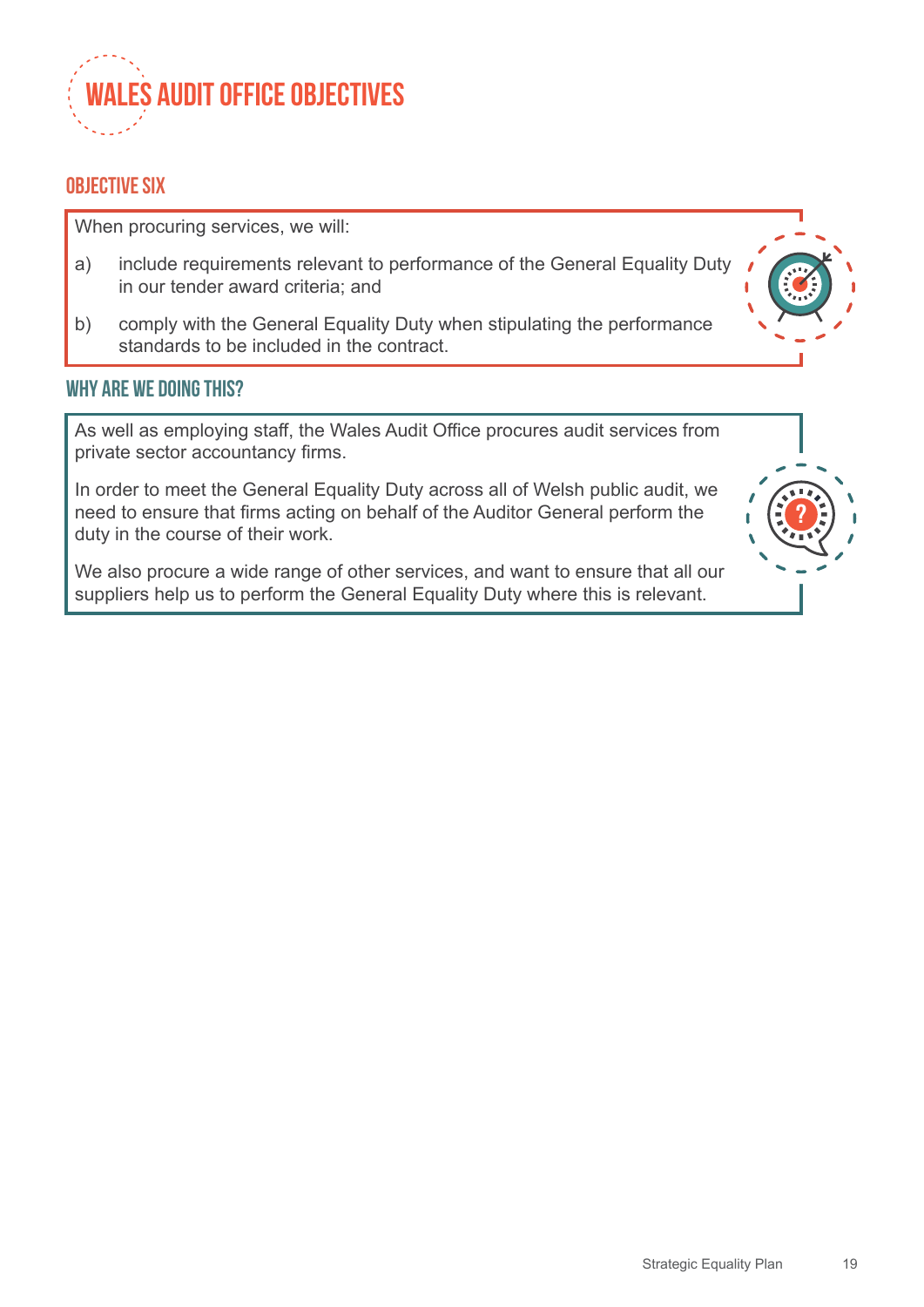#### **What are we going to do, and when?**

In the first 12 months of this Plan, we will:

- a) develop a procurement strategy that will be fully equality impact assessed and cover all aspects of our responsibilities under the General Equality Duty;
- b) utilise government framework agreements where these thoroughly meet the Duty; and
- c) develop an equality and procurement checklist that covers all protected characteristics when awarding all contracts regardless of value.

On an ongoing basis, we will then:

- a) identify procurements that are relevant to performing the General Equality Duty;
- b) for relevant procurements, include questions in invitations to tender that ask how operators propose to help us perform the Duty and report on the operation of those proposals; and
- c) incorporate successful bidders' proposals for (i) helping perform the Duty and (ii) reporting on the operation of those measures in contract specifications.

We will also:

- a) expand the risk assessment template currently used in our business cases to take into account the Human Trafficking and Slavery legislation; and
- b) revisit our existing suppliers' contract monitoring form, which we currently use for larger contracts.

#### **How will we monitor our progress?**

Our Head of Business Services, who has oversight of all Wales Audit Office procurement activity, will report on a six-monthly basis to our Equality Steering Group on progress made towards achieving this objective.



**18**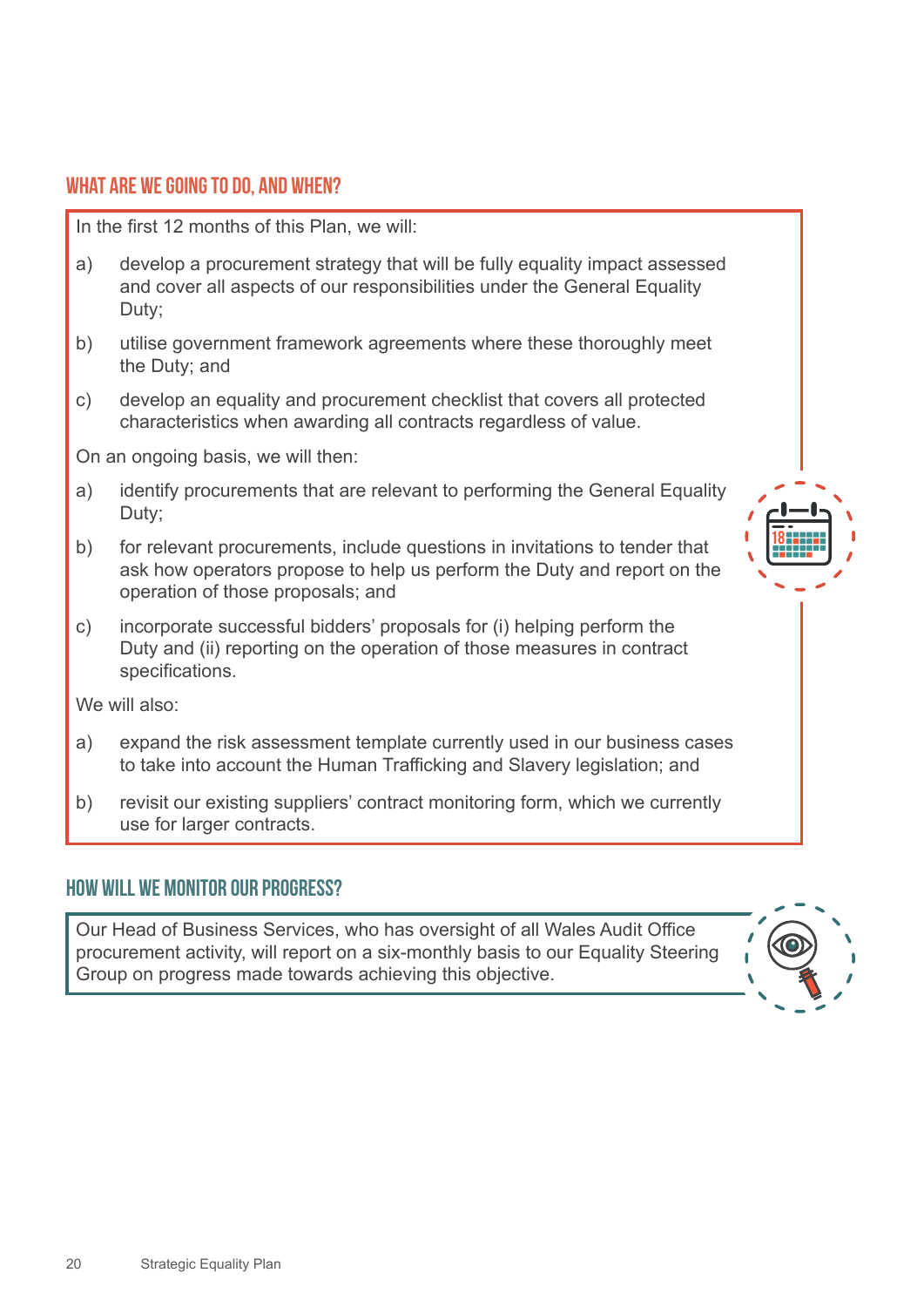

### **OBJECTIVE seven**

We will foster good relations between Wales Audit Office staff sharing relevant protected characteristics and those that do not by providing senior and other staff equality 'champions' and supporting the work of relevant staff networks.

#### **Why are we doing this?**

In October 2017 we undertook a staff survey using the same core questionnaire as used in the Civil Service People Survey (CSPS). Overall, the results of the survey were typical of an organisation regarded as 'high performing'. In particular, it was reassuring to note that colleagues across the Wales Audit Office feel very positive about the relationships within their teams.

One question in the survey explored whether staff feel that the organisation respects individual differences (eg cultures, working styles, backgrounds, ideas, etc). While 81% of staff gave a positive answer to this question, we nonetheless want to make further efforts by providing equality champions and supporting the work of staff networks to help ensure all staff have a positive employee experience from this perspective.

While we have previously provided senior staff equality allies, engagement with those allies by our wider group of staff has been limited to date, and in previous equality reports we have assessed ourselves as having limited effectiveness in this area.

#### **What are we going to do, and when?**

During 2016-17, our staff developed a set of five desired behaviours to shape our future culture. One of these desired behaviours is being respectful of other people and of individual differences. As outlined under Objective four, one of the four key priorities for our People Strategy is embedding our desired behaviours into how we work with each other and how we make decisions.

In the first 12 months of this Plan, we will:

- a) establish a group of senior and other staff equality champions, including members of our Equality Steering and Interest Groups;
- b) raise awareness among staff of the identity of those champions and their role in fostering good relations and embedding our desired behaviours, and in providing support and advice where staff express any concerns; and
- c) work with the Chairs of our staff women's and LGBT networks to determine and provide appropriate levels of support.

**18**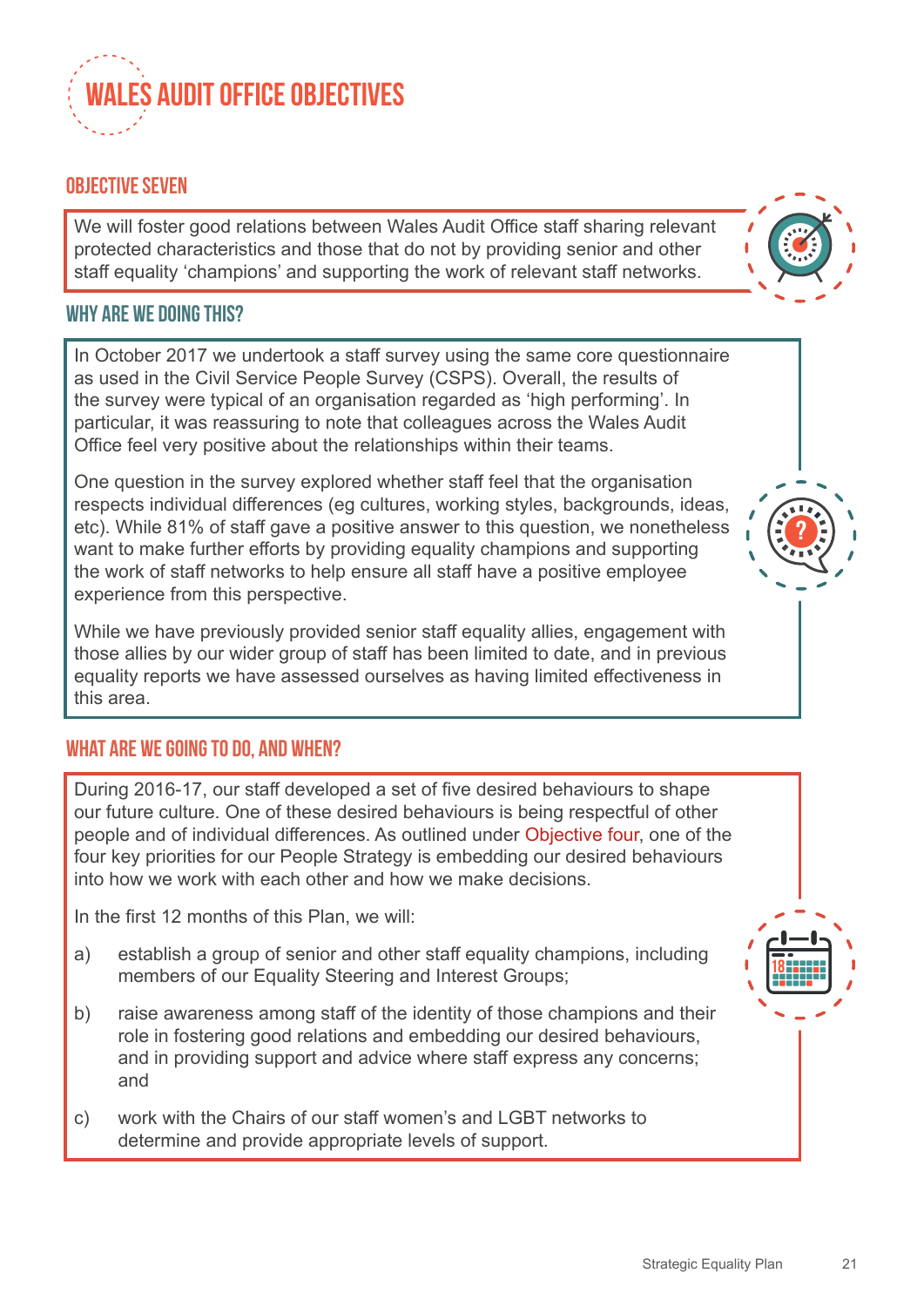#### **How will we monitor our progress?**

The Equality Steering Group will review the effectiveness of the champion role and the support provided to the staff networks by seeking, on an annual basis, the views of our Equality Interest Group and the network Chairs.

The Equality Steering Group will also take an interest in the effectiveness of the sharing of knowledge and learning between the staff networks.

We intend to run a staff survey using the CSPS questionnaire on an annual basis, which will include monitoring responses to a question about whether staff feel that the organisation respects individual differences.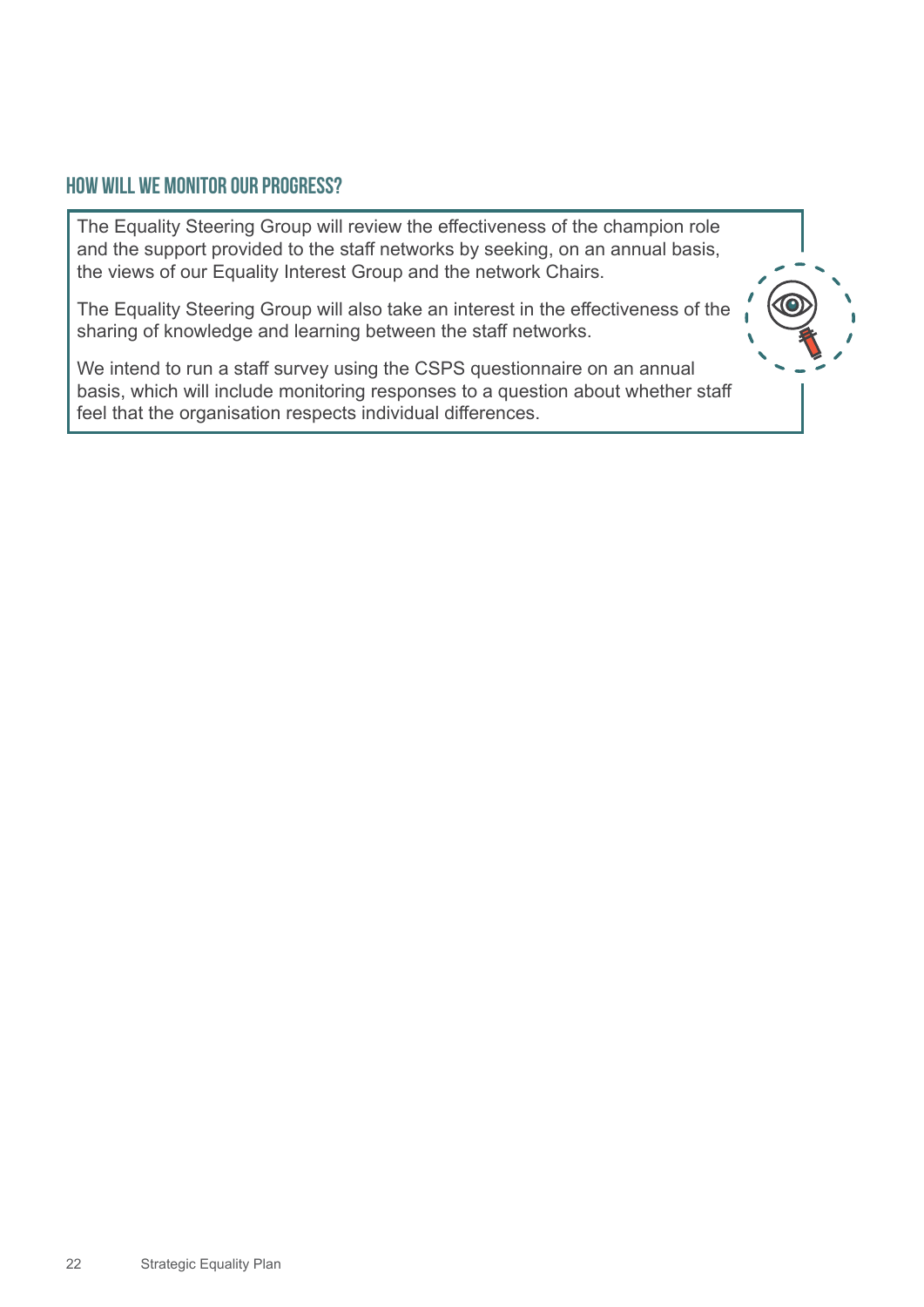

#### **OBJECTIVE EIGHT**

We will provide information about our work, including via our website, in a way that is accessible and avoids putting people who have impairments at a substantial disadvantage.



Our overall aim is that the people of Wales and National Assembly know whether public resources are being managed wisely. It is expressed as an outcome to which we are a key contributor due to our wholly independent status, professional expertise and extensive rights of access to information.

Section 20 of the 2010 Equality Act (reasonable adjustment duty) includes a duty for public bodies to make information available in accessible formats.

In 2017, we gained accessibility accreditation for our website, including validation of meeting international Web Content Accessibility Guidelines success criteria, alongside a greater understanding of tackling digital exclusion.

As outlined in our **[Annual Plan for 2018-19](http://www.audit.wales/publication/annual-plan-201819)**, we are committed to continuing to improve and enhance the readability and accessibility of our audit products and other publications to maximise their reach and impact.

#### **What are we going to do, and when?**

We have recently commenced, and will continue work in 2018-19, on a project focused on exploring ways through which we can transform the way we communicate about and increase engagement with our work. This project will be informed in part by the relevant responses received to the recent consultation on our equality objectives, including the request for an easy read version of the consultation

On an annual basis, we will seek external advice and reaccreditation on the accessibility of our website, including through testing by individuals with a range of physical and learning disabilities.

And we will continue to install additional software on our website which provides further options for improving accessibility and increasing engagement with our work, including through enlarging selected text and reading it aloud, providing written and spoken translations in multiple languages, blocking on-screen distractions, and converting selected text into MP3 format.



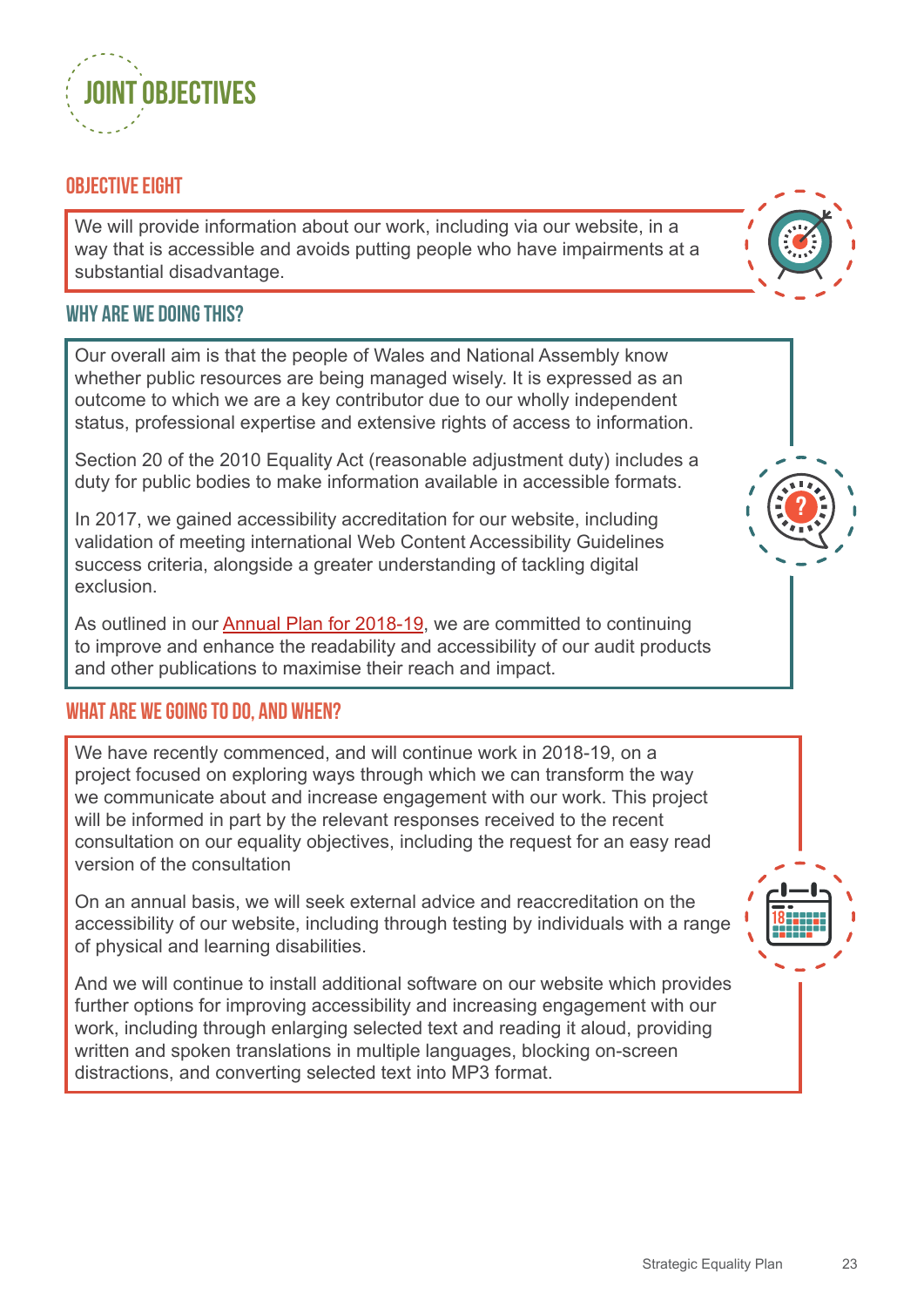#### **How will we monitor our progress?**

Alongside seeking the views of representatives of protected groups on our forward programme of value for money examinations and studies, as outlined under Objective one, we will seek their feedback on the accessibility of our audit products and other publications, to inform our ongoing communications project.

We will also collect annual statistics on the usage of accessibility software installed on our website, which will be considered by the Equality Steering Group with a view to assessing its ongoing impact and effectiveness.

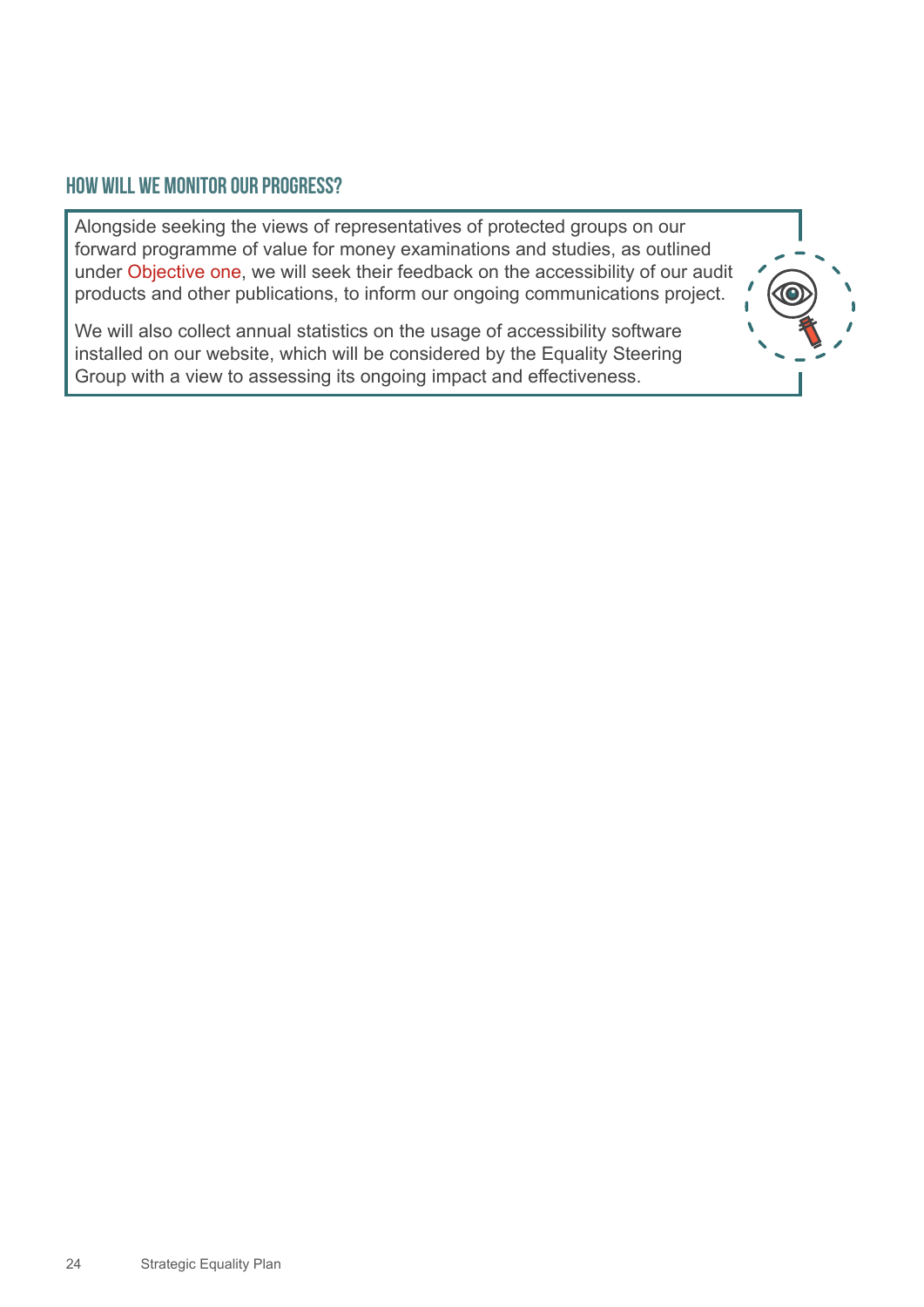### **OBJECTIVE NINE**

We will improve the extent and quality of information such as external feedback that we gather regarding how our work has contributed or could contribute to performing the General Equality Duty.

#### **Why are we doing this?**

We have limited information that provides evidence of the impact of the Auditor General's and Wales Audit Office's work in terms of performance of the General Equality Duty.

While we have previously sought external feedback on how our work could better contribute to performing the General Equality Duty, the feedback to date has been limited and in previous equality reports we have assessed ourselves as having limited effectiveness in this area.

#### **What are we going to do, and when?**

Alongside seeking the views of representatives of protected groups on our forward programme of value for money examinations and studies, as outlined under Objective 1, we will also seek their feedback on how individual pieces of work that have already been undertaken and that were relevant to the General Equality Duty have addressed the needs of protected groups.

We will also seek their views on our on-going work to help us identify where we could do more.

This will be done each year from 2018 both through the post-project learning process and as part of our engagement with such representatives regarding the forward programme.

#### **How will we monitor our progress?**

The Equality Steering Group will annually examine a sample of completed post project learning reports on projects relevant to the General Equality Duty in order to check whether information on how individual pieces of work have served to address the needs of protected groups has been considered and recorded.







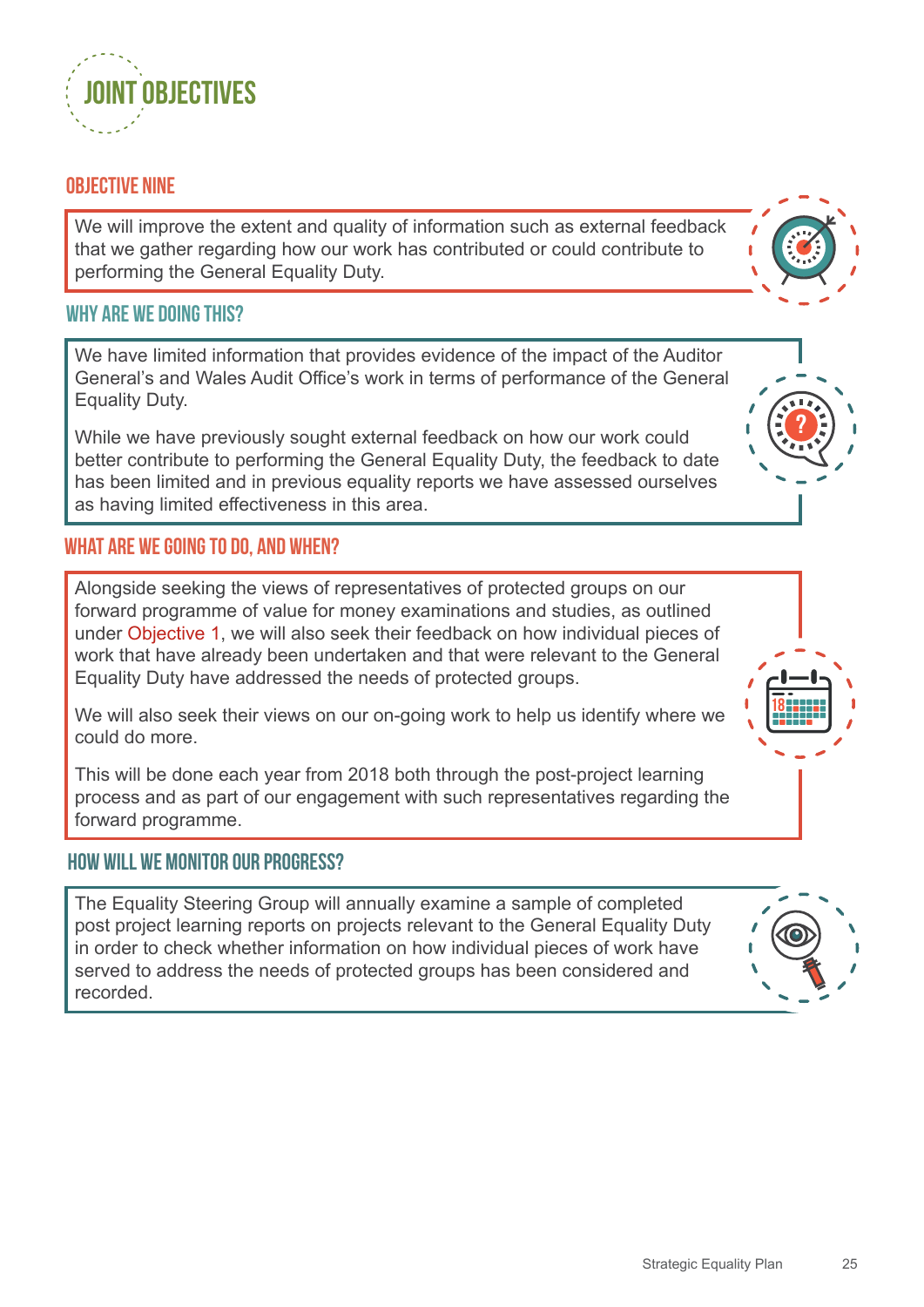# <span id="page-25-0"></span>Appendix 1 – Impact assessments arrangements

The Auditor General and the Wales Audit Office must<sup>4</sup>

- a assess the likely impact of relevant policies and practices (current, revised or new) on their ability to comply with the General Equality Duty;
- b publish reports of those assessments where they show a substantial impact (or likely impact) on their ability to meet the General Equality Duty; and
- c monitor the impact of particularly relevant policies and practices on their ability to meet the General Equality Duty.

Impact assessments are undertaken by our Law and Ethics team to ensure consistency and a strong base of technical expertise. Following preparation of each draft assessment report, the report and the draft policy or practice to which it relates are provided to our Equality Interest Group for review, in order to comply with the engagement provisions.

Towards the end of 2016-17, we also extended the scope of our impact assessments to include Welsh language considerations, so as to comply with the Welsh language standards, and to ensure we meet our responsibilities under the Human Rights Act 1998.

From an equality and human rights perspective, our assessments are focused around the following questions:

- a Is there potential for discrimination or adverse impact with regard to the General Equality Duty, or for an infringement of human rights?
- d Have all opportunities to eliminate discrimination, advance equality of opportunity, foster good relations and support human rights been taken?

We publish reports on our assessments of policies and practices that are [particularly relevant](http://www.audit.wales/equality-human-rights) on our website.

The following flowchart illustrates the key stages of and outcomes from an impact assessment from the prospective of equality and human rights.

#### 4 Under the Equality Act 2010 (Statutory Duties) (Wales) Regulations 2011.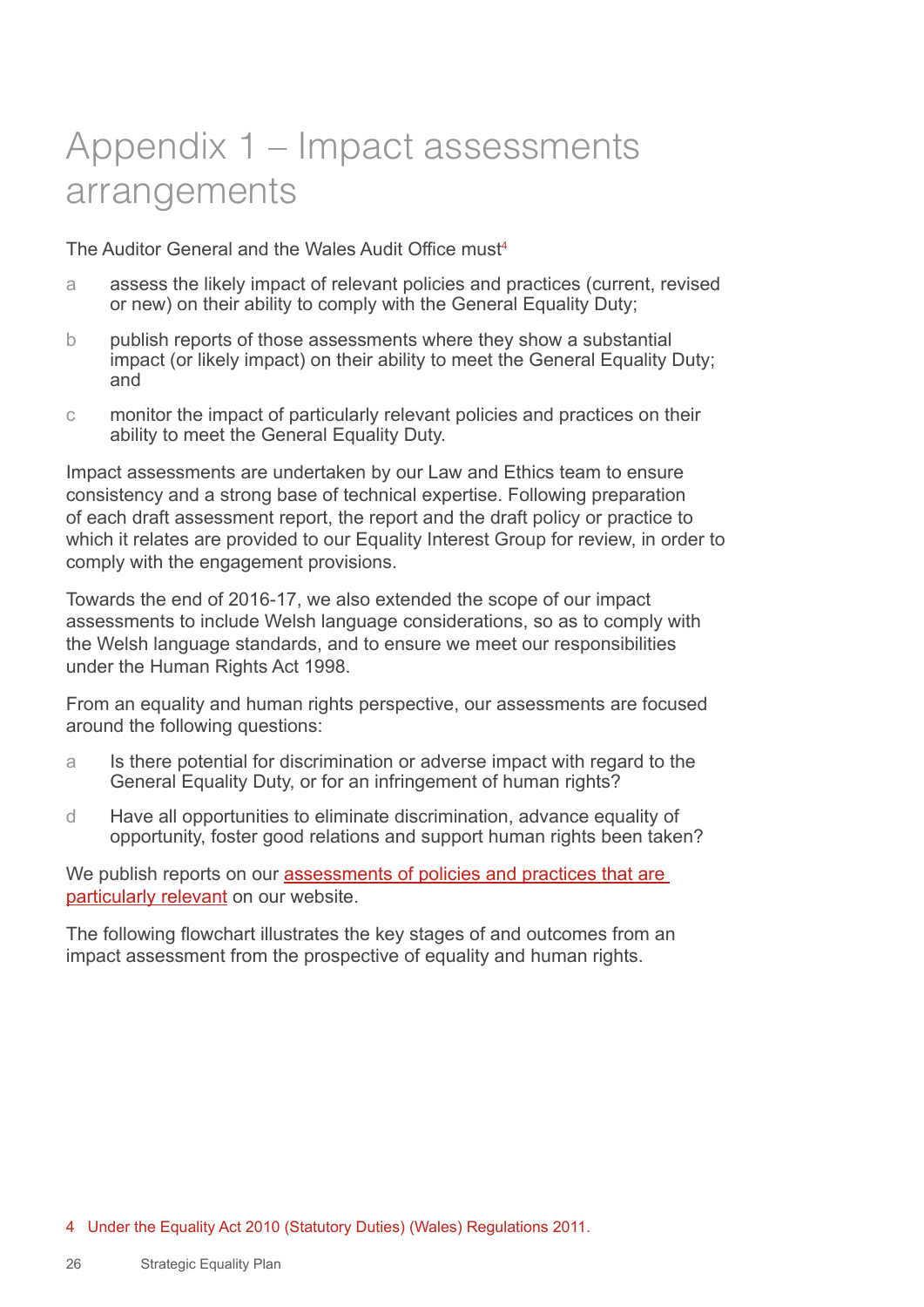# Key stages of an impact assessment

#### **Stage 1: Screening**

Is the policy or practice relevant in terms of equality and/or human rights? If yes, proceed to **stage 2**, if no, proceed to **stage 3**.

#### **Stage 2: Impact assessment**

Is there potential for discrimination or other adverse impact with regards to equality, and/or infringement of human rights?

Have all opportunities to advance equality of opportunity, foster good relations and support human rights been taken?

| <b>Outcome 1: No issues</b>                                                                                                                                     | <b>Outcome 2: Amend</b>                                                                                                                                                                         |
|-----------------------------------------------------------------------------------------------------------------------------------------------------------------|-------------------------------------------------------------------------------------------------------------------------------------------------------------------------------------------------|
| No potential for discrimination or other<br>adverse impact or infringement has been<br>identified.<br>All opportunities have been taken.<br>Proceed to stage 3. | Missed opportunities and/or some<br>potential for discrimination or other<br>adverse impact or infringement have been<br>identified.<br>Amend the policy accordingly and<br>proceed to stage 3. |
|                                                                                                                                                                 |                                                                                                                                                                                                 |
| <b>Outcome 3: Continue</b>                                                                                                                                      | <b>Outcome 4: Stop</b>                                                                                                                                                                          |
| Missed opportunities and/or some<br>potential for discrimination or other<br>adverse impact or infringement have<br>been identified.                            | Significant potential for discrimination or<br>other adverse impact in terms of equality<br>and/or infringement of human rights has<br>been identified.                                         |
| Proceed to stage 3 and clearly set out<br>the rationale for not amending                                                                                        | Stop application of the policy or practice<br>immediately, redraft and restart stage 2.                                                                                                         |

#### **Stage 3: Approval**

the rationale for not amending.

Taking full account of the outcome from the impact assessment (where applicable), should the policy or practice be approved?

#### **Stage 4: Publication of report and review**

The outcomes from impact assessments of policies and practices that are particularly relevant in terms of equality and/or human rights will be published on our website in the form of a report.

Arrangements will be established for periodically reviewing the impact of particularly relevant policies and practices.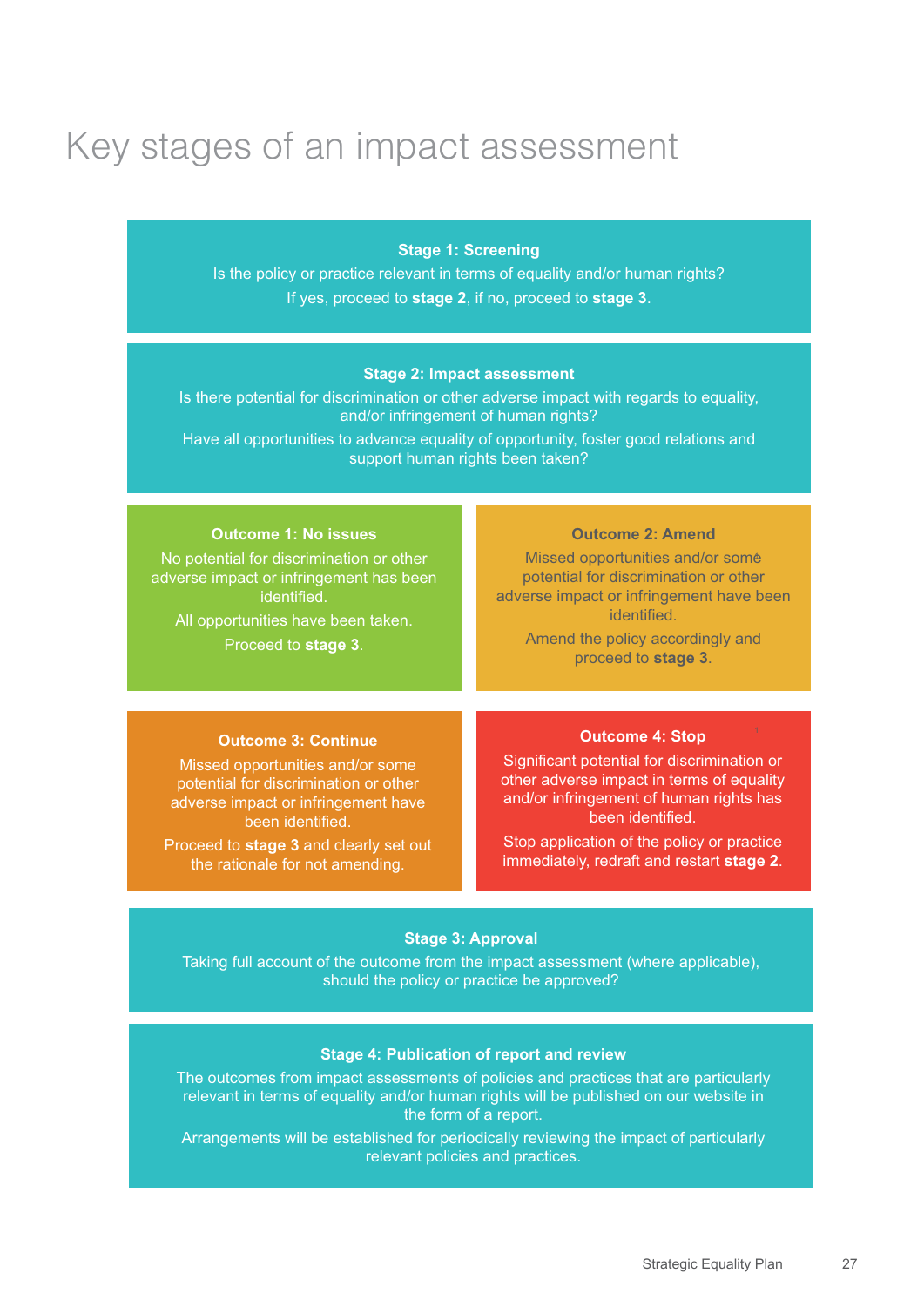# <span id="page-27-0"></span>Appendix 2 – Promoting knowledge and understanding

- 32 In 2012, we introduced an online equality training package for staff, working in partnership with Estyn, Care and Social Services Inspectorate Wales and Healthcare Inspectorate Wales. All existing staff have completed this training package and all new starters complete the training as part of their induction process.
- 33 In the first year of this Plan, we will be updating this package to ensure it remains fit-for-purpose and delivers value for money, and will provide subsequent refresher training for all staff.
- 34 Over the period of this Plan, we will also raise awareness and promote knowledge and understanding of equality matters among our staff via a range of other mechanisms, including through:
	- a the work of our newly-established senior and other staff equality champions;
	- b the proactive work of our staff women's and LGBT networks;
	- c communicating with staff on progress made through our work as a member of the Stonewall Diversity Champions Programme and through achieving accreditation as a Disability Confident Employer;
	- d providing staff with a range of equality-related information, policies and guidance, including the Auditor General's Code of Audit Practice, guidance on preparing accessible publications, guidance on our impact assessment arrangements, information about our diversity monitoring arrangements and how to make requests for adjustments to be made to their working arrangements;
	- e ongoing dissemination of information relating to a 'diversity calendar' of internationally recognised equality events, and holding related 'lunch and learn' seminars; and
	- f blogs prepared and published on our intranet by members of our Equality Steering and Interest Groups, particularly relating to the work of those two groups, and on our attendance of Equality and Human Rights Commission in Wales and Welsh Public Sector Equality Network events, whereby we ensure we remain sighted of, and where appropriate contribute to, ongoing developments in the field.